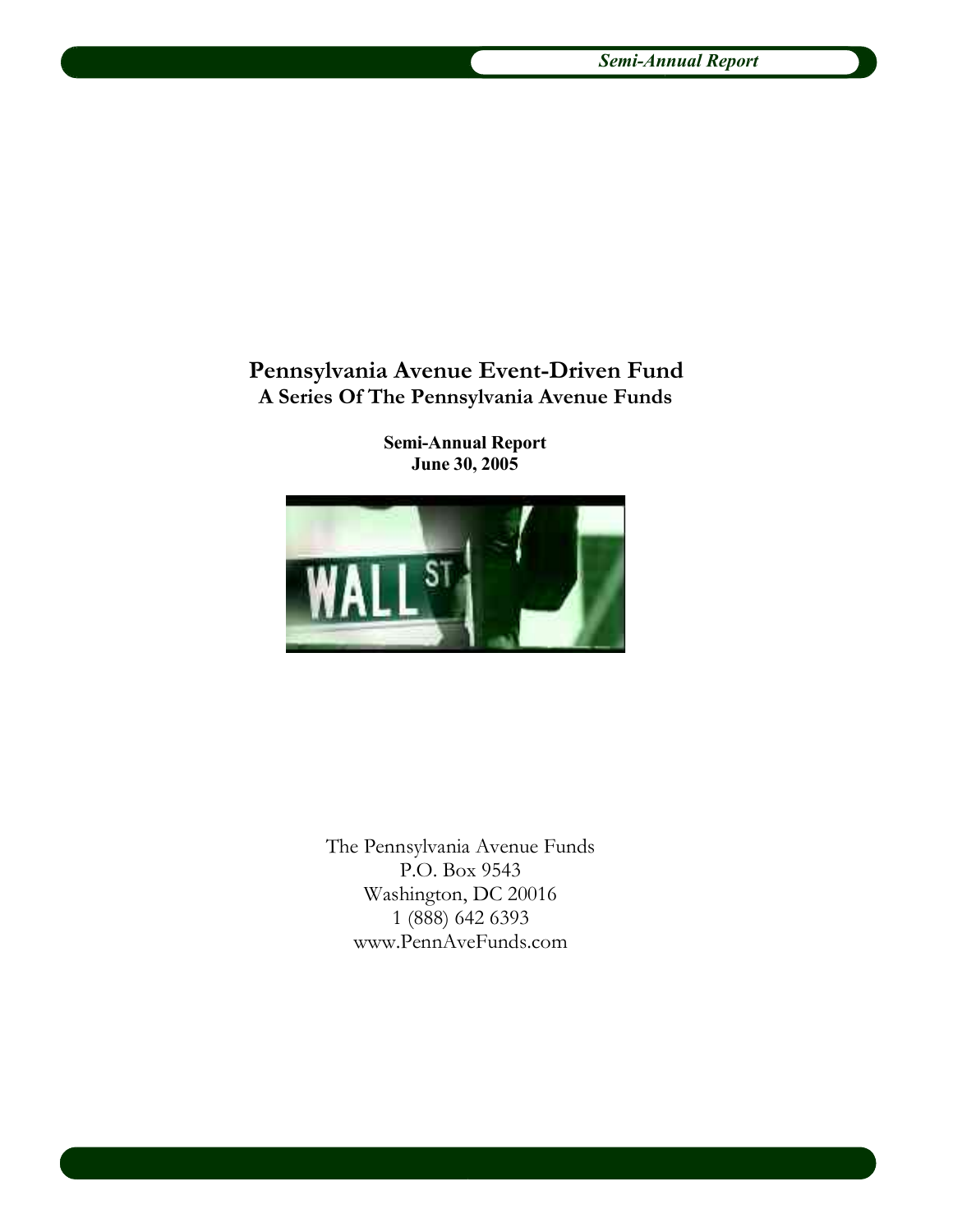The Pennsylvania Avenue Funds  $\frac{1}{100}$   $\frac{1}{100}$   $\frac{1}{100}$   $\frac{1}{100}$   $\frac{1}{100}$   $\frac{1}{100}$   $\frac{1}{100}$   $\frac{1}{100}$   $\frac{1}{100}$   $\frac{1}{100}$   $\frac{1}{100}$   $\frac{1}{100}$   $\frac{1}{100}$   $\frac{1}{100}$   $\frac{1}{100}$   $\frac{1}{100}$   $\frac{1}{100}$   $\frac{1}{100}$   $\frac{1$ P.O. Box 9543  $\blacklozenge$  Washington, D.C. 20016  $\blacklozenge$  U.S.A.

August 24<sup>th</sup>, 2005

Dear Shareholder,

I am pleased to report that the Pennsylvania Avenue Event-Driven Fund has returned 4.20% for its Investor Class Shares during the first six months of the year, whereas the S&P Total Return Index returned -0.81% over the same period. The Fund did not employ leverage during the period.

In its merger arbitrage investments, the Funds continued to concentrate on cash transactions during the first half of the year. I explained the rationale for this strategy in more detail in the most recent annual report. Unfortunately, the first six months of the year were marked by turmoil in the credit markets that spilled over into the merger arbitrage sector. The downgrade of General Motors' and Ford's debt by a rating agency to 'junk' status, coupled with a simultaneous bid by Kirk Kerkorian for GM's stock, resulted in losses by many arbitrageurs. In a classic pattern of risk reduction, investors de-leveraged their portfolios by across-the-board selling, allowing their problems from trades in these securities to affect merger arbitrage and distressed securities positions. At the same time, the downgrade resulted in turmoil in the junk-bond market, which is a source of funds for many buyouts. The combination of these two effects resulted in the widening of spreads on transactions that had absolutely nothing to do with the original ratings downgrade. Through April and May, the Fund lost the gains made in the first quarter, but by June had more than made up for the losses and started reaching new highs.

This episode highlights the systemic risks that aggressive bidding by private equity funds introduces into the markets. In many respects, it is also a reflection of the lax monetary conditions that have led to pockets of high leverage in the economy, where consumers and financial institutions enjoy the benefits of the carry trade in various forms. While many average investors are flipping houses and pre-construction condominiums, private equity funds are vehicles for wealthier investors to flip billion dollar corporations. I anticipate these buyouts to continue for some time, especially while private equity funds continue to raise new funds of record-breaking sizes. This money must be put to work so that the managers of the private equity funds can collect their management fees.

While we are benefiting today from the going-private transactions through our merger arbitrage strategy, I would expect that many of the companies, once taken private and leveraged to the maximum, will fail under their significant debt burden. Although this is bad news for the holders of their high-yield bonds, it could open new opportunities for the Fund, which may be able to invest in these newly distressed debt securities. Therefore, I am not concerned about losing opportunities for investments if the buyout boom were to come to an end.

In the last six months, the Fund's principal focus has been again on merger arbitrage, although proxy fight investments have taken a larger slice of total assets. Under proxy fights, I group all situations where a company has put itself up for sale under the pressure of outside investors, but where no definitive agreement has been signed yet. Other fund managers may classify such transactions as merger arbitrage. We have not engaged in any capital structure arbitrage.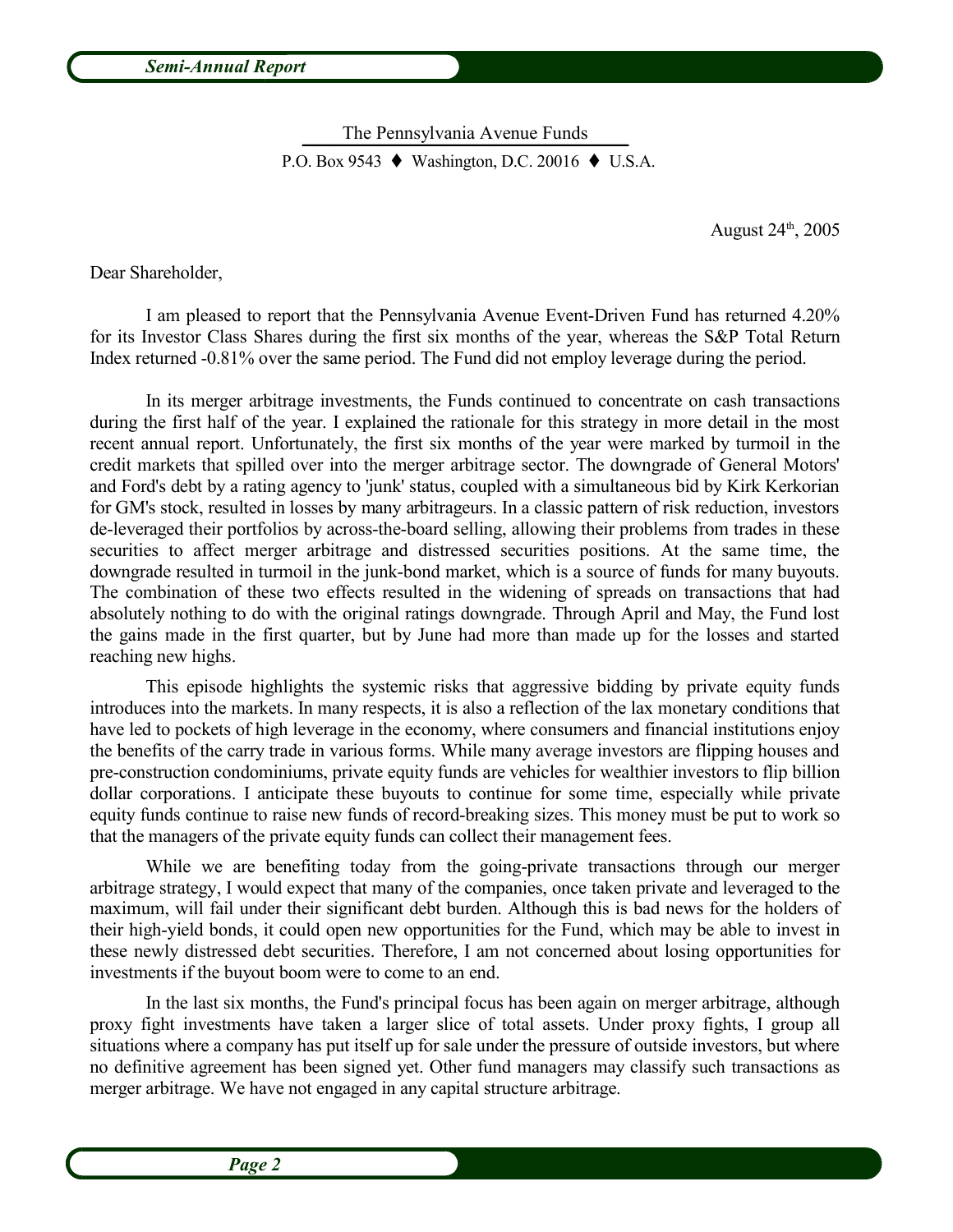

On the legal front, we took action against General Bearing Corp. after its board decided to deregister its stock from the SEC. In our opinion, this was retaliation to the majority of shareholders who had previously blocked an inadequate buyout attempt by the company's management. The stock immediately plunged following the announcement, but has recovered since. The Fund is represented by Lerach Coughlin Stoia Geller Rudman & Robbins LLP.

Finally, on another topic, I would like to draw your attention to a bill proposed in Congress that may reduce significantly the tax burden on mutual fund investors. The Generating Retirement Ownership Through Long-Term Holding (GROWTH) Act of 2005 (H.R. 2121). Under the proposal, investors in mutual funds would be able to defer their tax liability until they sell their shares in a fund. Since the investment strategies of this Fund generate mostly short-term capital gains, our investors would benefit more than those of other funds. Since this proposal is by no means assured of passing, I encourage you to lobby your congressman to support it.

Yours sincerely,

 $T. \n\mathcal{L}$ 

Thomas Kirchner, CFA President & Portfolio Manager

Please remember that the information contained in this letter is intended for shareholders or potential shareholders of the Pennsylvania Avenue Funds. Opinions expressed by the Portfolio Manager should not be construed as statements of facts, and do not necessarily reflect the opinion of all trustees and officers. As the investment environment changes, so could the opinions of the Portfolio Manager. Nothing herein constitutes investment advice.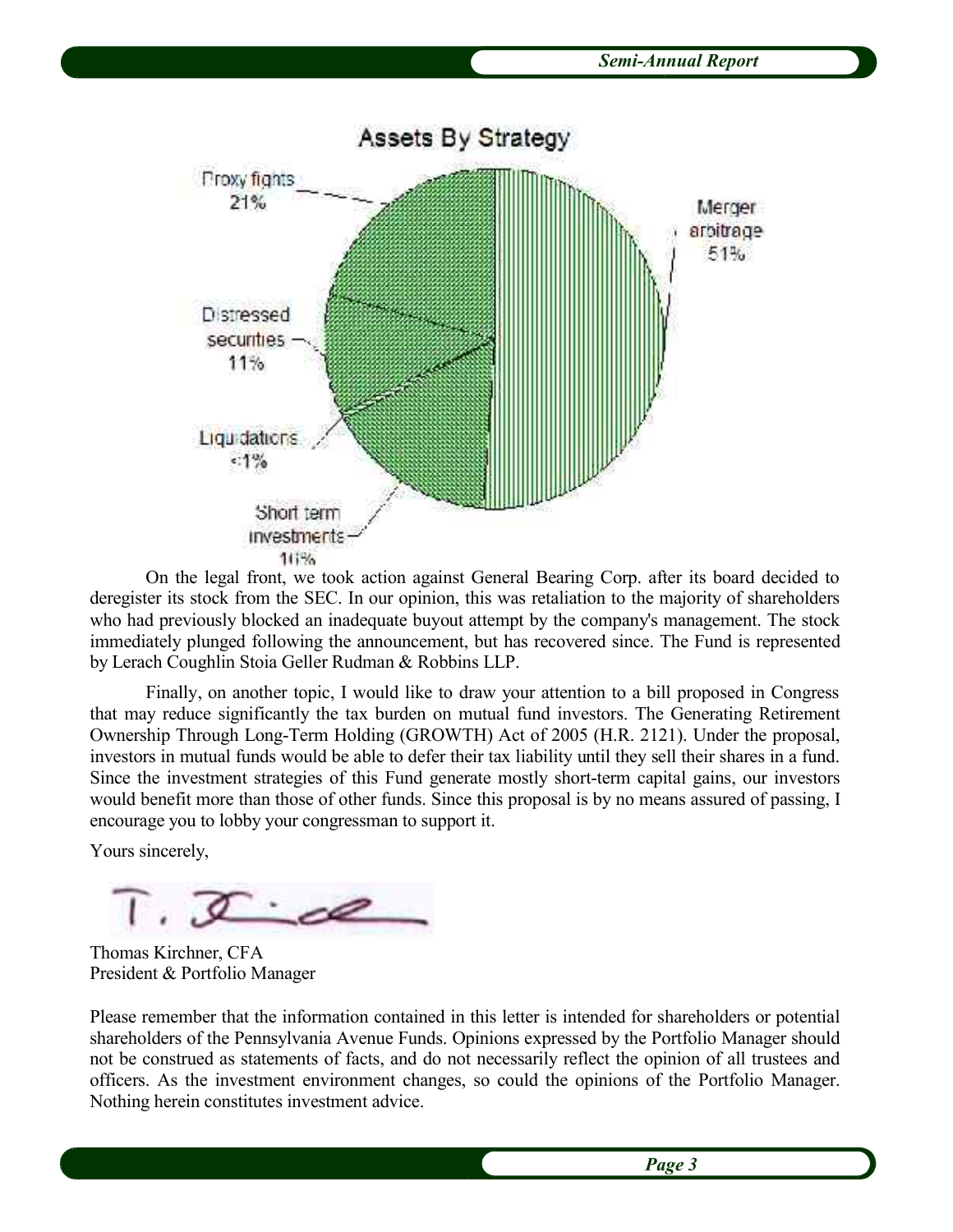#### *Semi-Annual Report*

### PENNSYLVANIA AVENUE EVENT-DRIVEN FUND, A SERIES OF THE PENNSYLVANIA AVENUE FUNDS Top Ten Holdings, Asset Allocation And Graph June 30, 2005

| Top 10 Holdings                        |        | <b>Asset Allocation</b>       |        |
|----------------------------------------|--------|-------------------------------|--------|
| % of Net Assets)                       |        | (% of Net Assets)             |        |
| Winn-Dixie Stores 8.875% 04-01-08 Dflt | 5.27%  | <b>Services</b>               | 23.00% |
| Mirant Corp BD (Dflt) 2.5% 6-15-21     | 3.20%  | <b>Short Term Investment</b>  | 21.82% |
| EON Labs, Inc.                         | 3.12%  | Technology                    | 16.14% |
| Water Pik Technologies Inc             | 3.10%  | Healthcare                    | 11.86% |
| Juno Lighting Inc                      | 3.07%  | <b>Bonds</b>                  | 11.36% |
| Storage Technology Corp                | 2.96%  | <b>Consumer Cyclical</b>      | 9.87%  |
| <b>Prime Group Realty</b>              | 2.94%  | Financial                     | 5.07%  |
| <b>Circuit City Stores</b>             | 2.82%  | Lodging                       | 4.66%  |
| Renal Care Group Inc                   | 2.82%  | <b>Basic Materials</b>        | 3.87%  |
| Toys R Us w 1 Rt/Sh                    | 2.70%  | <b>Consumer Non-Cyclical</b>  | 1.98%  |
|                                        | 32.00% | <b>Utilities</b>              | 1.93%  |
|                                        |        | <b>Communication Services</b> | 1.63%  |
|                                        |        | <b>Business Services</b>      | 0.94%  |
|                                        |        | Information Technology        | 0.13%  |
|                                        |        | Energy                        | 0.00%  |

Past performance does not predict future performance. The graph and table do not reflect the deduction of taxes that you would pay on fund distributions or the redemption of Fund shares. Investment return and principal value will fluctuate, so that your shares, when redeemed, may be worth more or less than the original cost. The total return of the S&P 500 Index assumes daily reinvestment of dividends. Because no assets were allocable to the Adviser Class during the year, Adviser Class returns are derived from Investor Class returns and adjusted by the difference in expenses. (\*) Adviser Class reflects 5% sales load

Value of \$10,000 Invested At Inception Compared To The S&P 500 Total Return Index

Other Assets and Liabilities -14.26%

100.00%

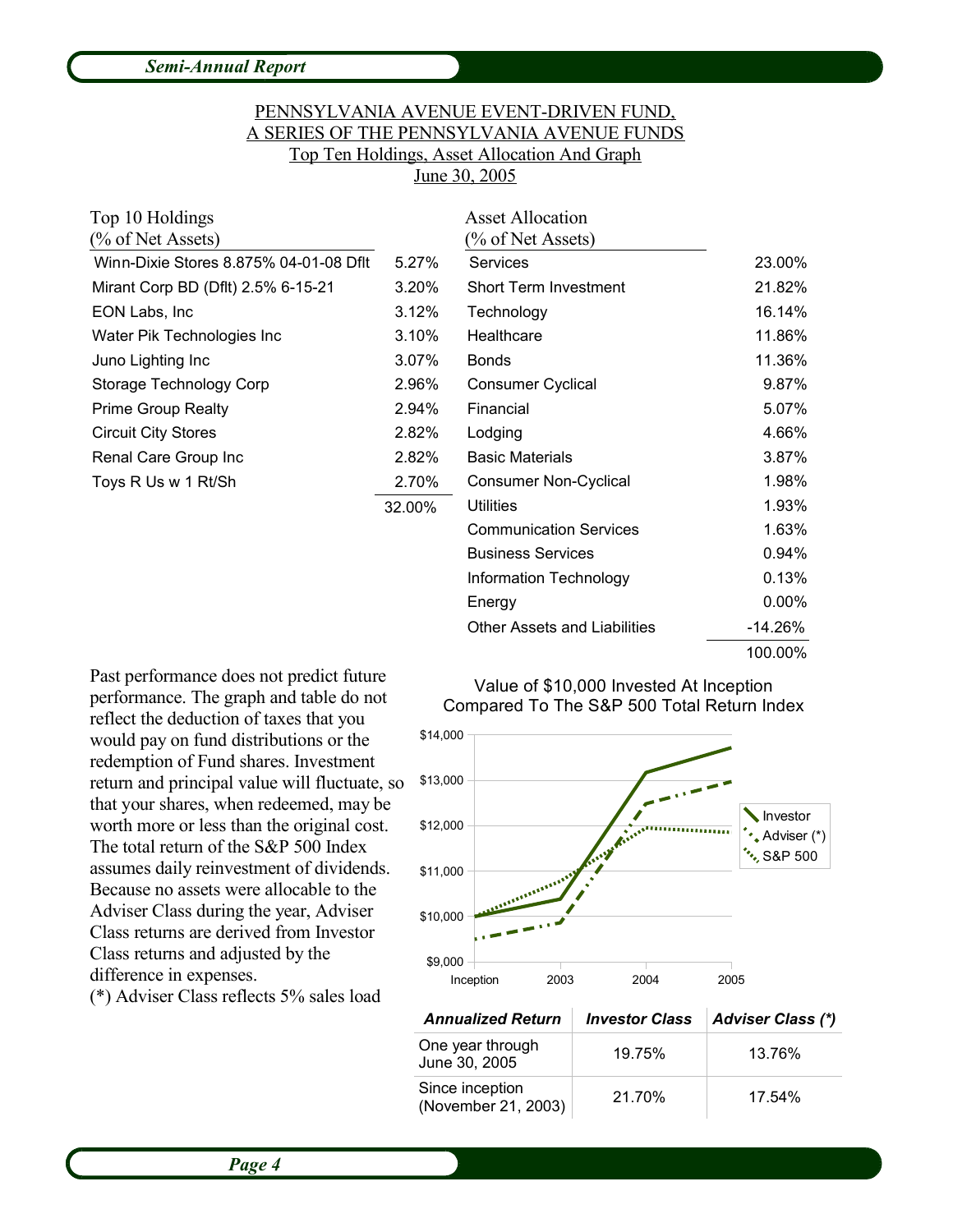### PENNSYLVANIA AVENUE EVENT-DRIVEN FUND, A SERIES OF THE PENNSYLVANIA AVENUE FUNDS Schedule of Investments June 30, 2005 (unaudited)

| Common Stocks - 81.07%                |                                                     |             |
|---------------------------------------|-----------------------------------------------------|-------------|
| <b>Shares Name</b>                    |                                                     | Value       |
| <b>Industrial Goods - 0.94%</b>       |                                                     |             |
|                                       | 350 Safety Components International Inc (*)         | \$<br>4,638 |
|                                       | <b>Total Business Services</b>                      | 4,638       |
| <b>Consumer Goods - 9.87%</b>         |                                                     |             |
|                                       | 600 Imperial Sugar Co                               | 9,294       |
|                                       | 350 Juno Lighting Inc (*)                           | 15,075      |
|                                       | 500 Steven Madden Ltd (*)                           | 8,880       |
|                                       | 800 Water Pik Technologies Inc (*)                  | 15,240      |
|                                       | <b>Total Consumer Cyclical</b>                      | 48,489      |
| <b>Consumer Non-Cyclical - 1.98%</b>  |                                                     |             |
|                                       | 1,000 FAB Industries Inc (*)                        | 3,004       |
|                                       | 500 Security Capital Corp (*)                       | 6,715       |
|                                       | <b>Total Consumer Non-Cyclical</b>                  | 9,719       |
| <b>Communication Services - 1.63%</b> |                                                     |             |
|                                       | 5,000 Cypress Communications Holding Co Inc (*)     | 8,000       |
|                                       | <b>Total Communication Services</b>                 | 8,000       |
| Technology - 8.32%                    |                                                     |             |
|                                       | 1,000 Doubleclick Inc (*)                           | 8,390       |
|                                       | 3,000 Electronic Systems Technology Inc             | 2,190       |
|                                       | 5,000 I-Many Inc (*)                                | 8,500       |
|                                       | 7,000 Infodata Systems Inc (*)                      | 7,700       |
|                                       | 1,000 Merrimac Industries Inc (*)                   | 8,599       |
|                                       | 500 Midway Games Inc (*)                            | 5,480       |
|                                       | 400 Storage Technology Corp (*)                     | 14,548      |
|                                       | 13,000 Tarantella Inc (*)                           | 11,635      |
|                                       | 500 Warwick Valley Tel                              | 12,215      |
|                                       | <b>Total Technology</b>                             | 79,257      |
| <b>Information Technology - 0.13%</b> |                                                     |             |
|                                       | 1,100 Information Resources Contingent Pymt Rts (*) | 616         |
|                                       | <b>Total Information Technology</b>                 | 616         |

*See accompanying notes to the financial statements*.

*Page 5*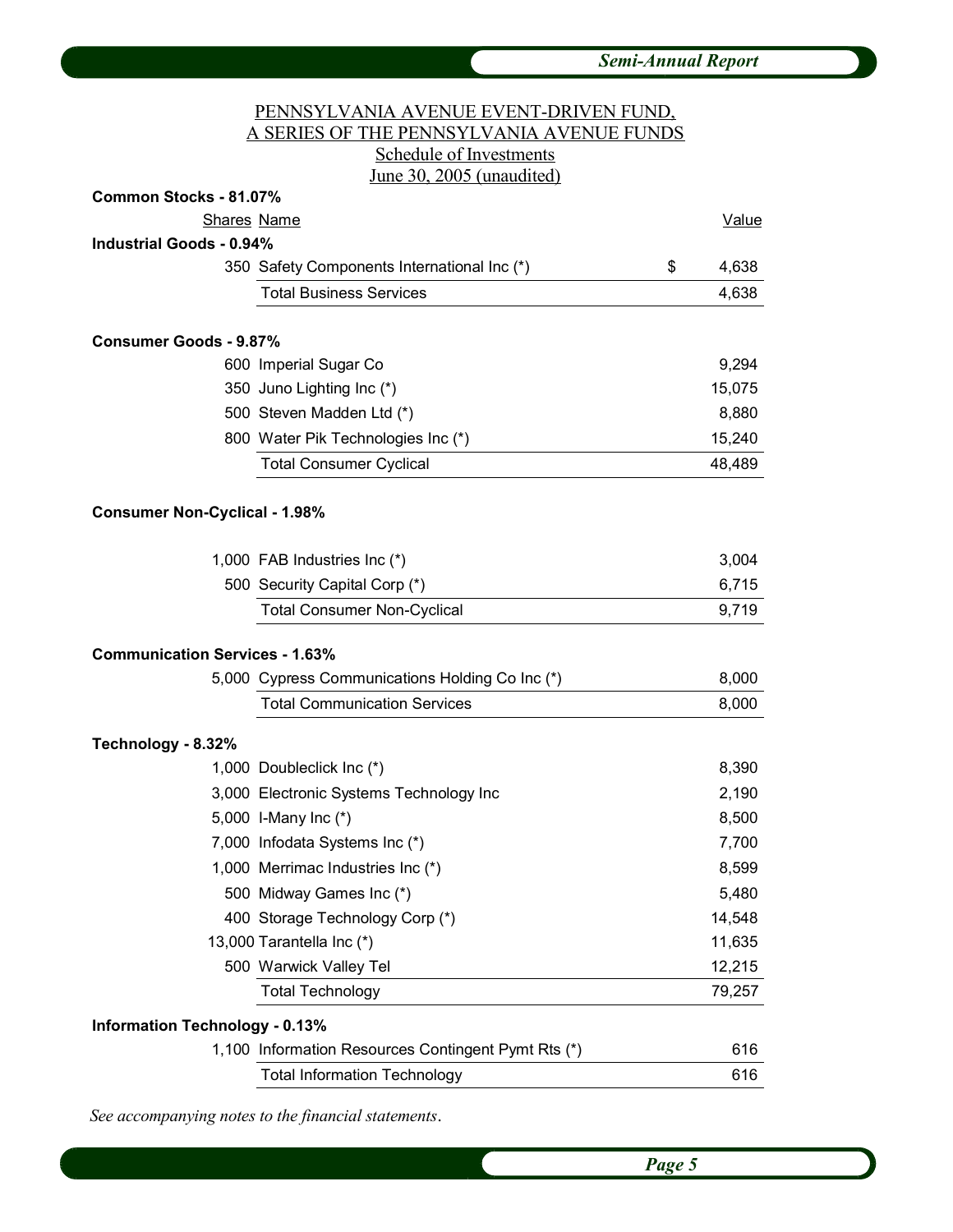|                          | <b>Shares</b> | <b>Name</b>                                | Value        |
|--------------------------|---------------|--------------------------------------------|--------------|
| Healthcare - 11.86%      |               | 900 Beverly Enterprises Inc (*)            | \$<br>11,466 |
|                          |               | 500 EON Labs, Inc (*)                      | 15,320       |
|                          |               | 200 NeighborCare Inc (*)                   | 6,634        |
|                          |               | 300 Renal Care Group Inc (*)               | 13,830       |
|                          |               | 300 Transkaryotic Therapies Inc (*)        | 10,974       |
|                          |               | <b>Total Healthcare</b>                    | 58,224       |
|                          |               |                                            |              |
| Financial - 5.07%        |               |                                            |              |
|                          |               | 300 Gold Banc Corporation Inc              | 4,365        |
|                          |               | 2,000 Prime Group Realty (*)               | 14,440       |
|                          |               | 700 Sobieski Bancorp Inc (*)               | 6,083        |
|                          |               | <b>Total Financial</b>                     | 24,888       |
| <b>Services - 23.00%</b> |               |                                            |              |
|                          |               | 400 Angelica Corp                          | 9,804        |
|                          |               | 600 Brookstone Inc (*)                     | 11,328       |
|                          |               | 8,000 Canterbury Consulting Group, Inc (*) | 1,600        |
|                          |               | 800 Circuit City Stores                    | 13,832       |
|                          |               | 900 Cornell Companies Inc (*)              | 12,114       |
|                          |               | 600 Metals USA Inc (*)                     | 11,412       |
|                          |               | 4,500 Motion DNA Inc (*)                   | 3,555        |
|                          |               | 100 Neiman Marcus Class B                  | 9,670        |
|                          |               | 4,000 PDS Gaming Corporation (*)           | 4,197        |
|                          |               | 2,000 TheStreet.com (*)                    | 7,080        |
|                          |               | 500 Toys R Us w 1 Rt/Sh                    | 13,240       |
|                          |               | 600 Sands Regent (*)                       | 5,850        |
|                          |               | 200 School Specialty, Inc (*)              | 9,300        |
|                          |               | <b>Total Services</b>                      | 112,982      |
| Lodging - 4.66%          |               |                                            |              |
|                          |               | 500 Hammons John Q Hotels Inc (*)          | 11,775       |
|                          |               | 10,000 Wyndham International Inc (*)       | 11,100       |
|                          |               | <b>Total Lodging</b>                       | 22,875       |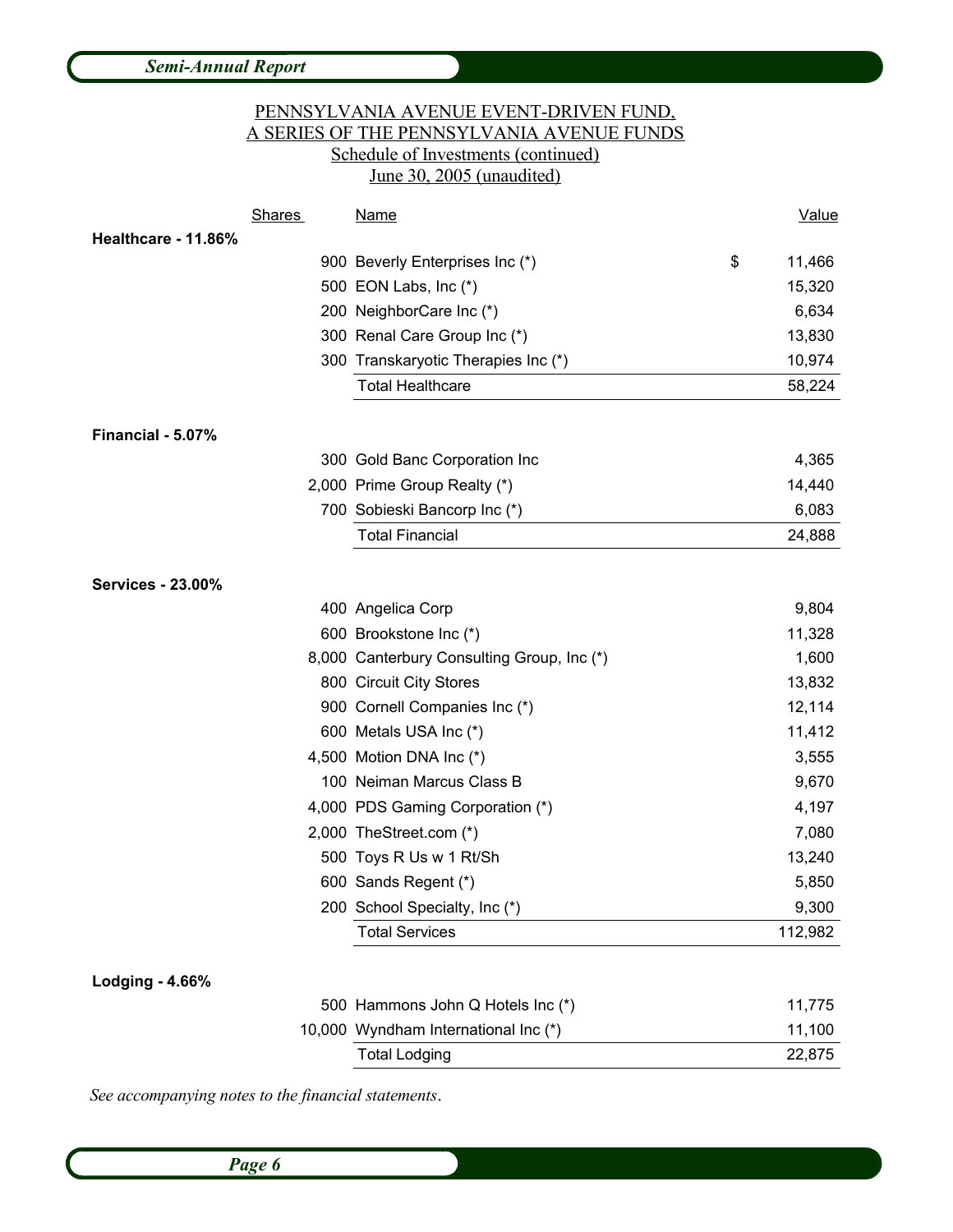| PENNSYLVANIA AVENUE EVENT-DRIVEN FUND,    |
|-------------------------------------------|
| A SERIES OF THE PENNSYLVANIA AVENUE FUNDS |
| Schedule of Investments (continued)       |
| June 30, 2005 (unaudited)                 |

| <b>Shares</b><br>Utilities - 1.93%                                                    | <u>Name</u>                                      | <u>Value</u>  |
|---------------------------------------------------------------------------------------|--------------------------------------------------|---------------|
|                                                                                       | 300 Northwestern Corp                            | \$<br>9,456   |
|                                                                                       | <b>Total Utilities</b>                           | 9,456         |
|                                                                                       |                                                  |               |
| Basic Materials - 3.87%                                                               |                                                  |               |
|                                                                                       | 500 CFC International Inc (*)                    | 9,625         |
|                                                                                       | 1,500 General Bearing Corp (*)                   | 9,365         |
|                                                                                       | <b>Total Basic Materials</b>                     | 18,990        |
| <b>Energy - 0.00%</b>                                                                 |                                                  |               |
|                                                                                       | 200 Petrocorp Inc ESCROW (*)                     |               |
|                                                                                       | <b>Total Energy</b>                              |               |
|                                                                                       | Total Common Stocks (Cost \$386,453)             | 398,132       |
| <b>Bonds - 11.36%</b>                                                                 |                                                  |               |
| Princ. Amt.                                                                           | <b>Name</b>                                      |               |
|                                                                                       | 35,000 Federal Mogul NT (Dflt) 8.80% 4-15-07 (*) | 8,583         |
|                                                                                       | 1,000 MCI INC NOTE 5.908% DUE 5-1-07             | 1,010         |
|                                                                                       | 1,000 MCI INC NOTE 6.688% DUE 5-1-09             | 1,040         |
|                                                                                       | 1,000 MCI INC NOTE 7.735% DUE 5-1-14             | 1,120         |
|                                                                                       | 20,000 Mirant Corp BD (Dflt) 2.5% 6-15-21 (*)    | 15,725        |
|                                                                                       | 3,928 UAL EETC Ser. 00-2 7.811% 12/2011 (*)      | 2,428         |
|                                                                                       | 40,000 Winn-Dixie Stores 8.875% 04/01/2008 (*)   | 25,900        |
|                                                                                       | Total Bonds (Cost \$49,366)                      | 55,806        |
| <b>Short-Term Investments - 17.65%</b>                                                |                                                  |               |
| Shares                                                                                | <u>Name</u>                                      |               |
|                                                                                       | 86,705 Huntington Money Market Fund IV           | 86,705        |
|                                                                                       | Total Short Term Investments (Cost \$86,705)     | 86,705        |
| Total Investments - 110.09%                                                           |                                                  | 540,643       |
| <b>Other Assets and Liabilities: -10.09%</b>                                          |                                                  | (49, 543)     |
| <b>Net Assets - 100.00%</b><br>(*) Non-income producing securities during the period. |                                                  | \$<br>491,109 |

*See accompanying notes to the financial statements*.

*Page 7*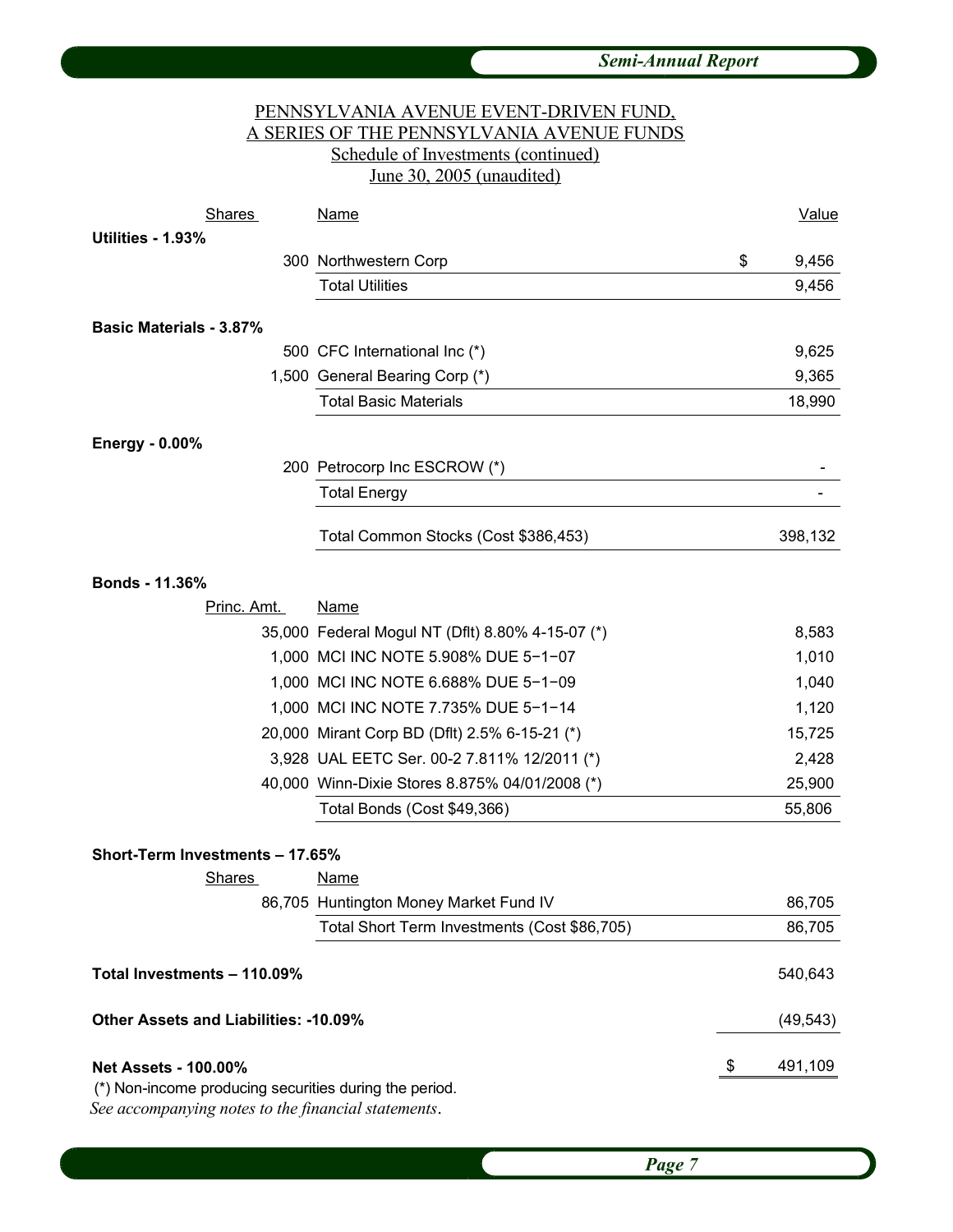# *Semi-Annual Report*

### PENNSYLVANIA AVENUE EVENT-DRIVEN FUND, A SERIES OF THE PENNSYLVANIA AVENUE FUNDS Statement of Assets and Liabilities June 30, 2005 (unaudited)

#### **Assets**

| Investments in securities, at value         |    |         |
|---------------------------------------------|----|---------|
| Acquisition cost - \$528,524                |    |         |
| At value (note 1)                           | \$ | 540,643 |
| Cash                                        |    | 20,484  |
| Receivable Interest                         |    | 121     |
| Receivable Dividends                        |    | 88      |
| Prepaid expenses                            |    | 500     |
| Receivable from Adviser                     |    | 2,278   |
| <b>Total Assets</b>                         |    | 564,114 |
| <b>Liabilities</b>                          |    |         |
| Payable for investment securities purchased |    | 69,943  |
| Payable to Adviser                          |    | 2,159   |
| <b>Accrued Expenses</b>                     |    | 903     |
| <b>Total Liabilities</b>                    |    | 73,005  |
| <b>Net assets</b>                           | \$ | 491,109 |
| Net assets consist of                       |    |         |
| Paid in capital (net of redemptions)        | \$ | 449,293 |
| Accumulated net realized capital gains      |    | 31,285  |
| Accumulated net realized investment gains   |    | 1,588   |
| Net unrealized appreciation of investments  |    | 12,119  |
| <b>Net assets</b>                           | \$ | 491,109 |
| <b>Shares outstanding</b>                   |    | 39,250  |
| <b>NAV</b>                                  | \$ | 12.51   |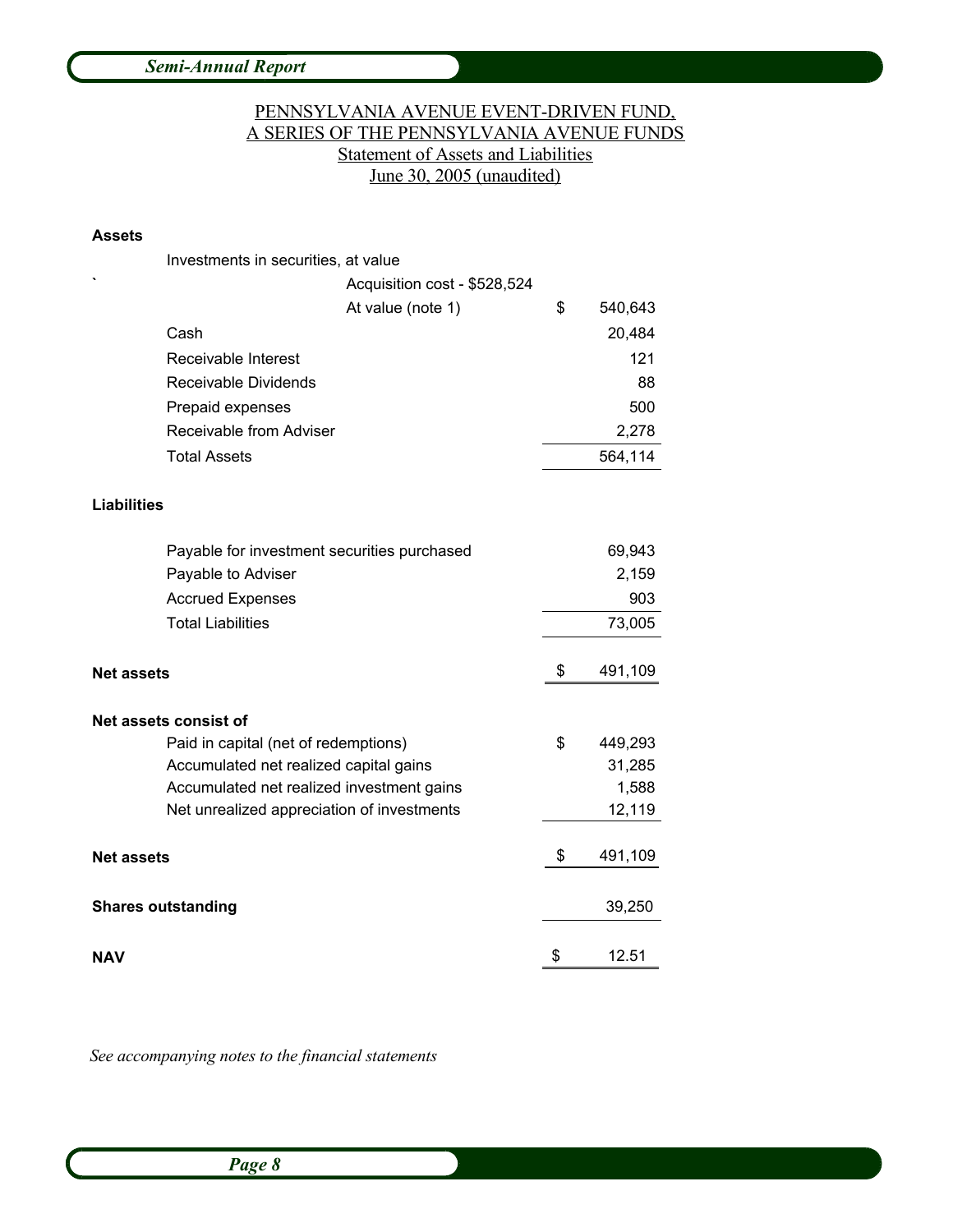# PENNSYLVANIA AVENUE EVENT-DRIVEN FUND, A SERIES OF THE PENNSYLVANIA AVENUE FUNDS **Statement of Operations**

For the Six Months Ended June 30, 2005 (unaudited)

| Investment Income                                    |              |
|------------------------------------------------------|--------------|
| Dividends (net of \$124 foreign withholding taxes)   | \$<br>663    |
| Interest                                             | 1,019        |
| <b>Total income</b>                                  | 1,682        |
| Expenses                                             |              |
| Custody fees                                         | 3,130        |
| Accounting                                           | 6,000        |
| Insurance                                            | 235          |
| Management fee                                       | 2,159        |
| Postage and printing                                 | 1,098        |
| Filing and registration fees                         | 3,528        |
| Bank charges                                         | 24           |
| $12b-1$ fee                                          | 174          |
| Miscellaneous expenses                               | 497          |
| <b>Total Expenses</b>                                | 16,845       |
| Less expense reimbursement, payments and waivers     |              |
| from Advisor                                         | (13, 575)    |
| Net expenses                                         | 3,270        |
| Net investment income (loss)                         | (1,588)      |
| Realized and unrealized gain on investments (Note 4) |              |
| Net realized gain on investments                     | 31,285       |
| Net change in unrealized appreciation on investments | (11, 359)    |
| Net realized and unrealized gain on investments      | 19,926       |
| Net increase in net assets resulting from operations | \$<br>18,338 |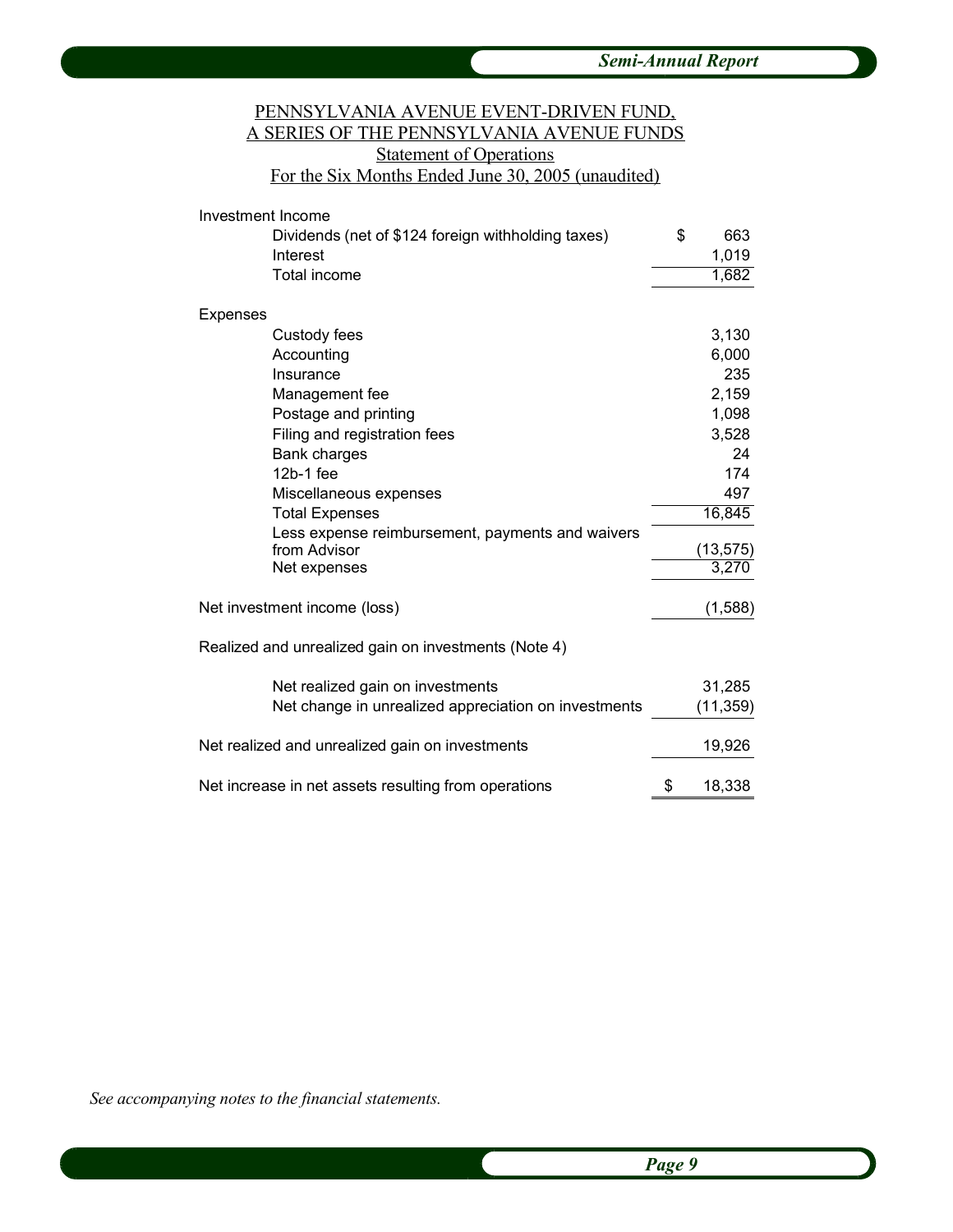#### PENNSYLVANIA AVENUE EVENT-DRIVEN FUND, A SERIES OF THE PENNSYLVANIA AVENUE FUNDS Statement of Changes in Net Assets

| \$<br>(1, 588)<br>\$<br>(1, 136)<br>\$<br>24<br>Net investment income (loss)<br>Net realized capital gains<br>31,285<br>37,526<br>2,037<br>Net change in unrealized appreciation on investments<br>(11, 359)<br>18,100<br>1,960<br>18,338<br>Net Increase In Net Assets Resulting From Operations<br>4,021<br>54,490<br>From Capital Share Transactions<br>Proceeds from shares sold<br>96,778<br>225,500<br>Proceeds from shares issued in reinvestment of<br>2,047<br>28,882<br>dividends<br>Payments for shares redeemed<br>(1,005)<br>2,047<br>96,778<br>253,377<br>Net Increase In Net Assets From Capital Share Transactions<br><b>Distributions To Shareholders</b><br>(3,530)<br>(36, 399)<br>Tax Return of Capital To Shareholders<br>(2,908)<br><b>Total Increase</b><br>115,116<br>268,560<br>2,538<br><b>Net Assets</b><br>375,993<br>107,434<br>104,896<br><b>Beginning of Period</b><br>491,109<br><b>End of Period</b><br>\$<br>\$<br>375,993<br>107,434<br>\$<br><b>Capital Share Activity</b><br>Sold<br>7,942<br>18,794<br>2,405<br>Reinvested dividend<br>194<br>85)<br>Redeemed<br>Net Change In Shares Outstanding<br>7,942<br>21,114<br>194<br>31,308<br>Shares Outstanding At Beginning of Period<br>10,194<br>10,000<br>31,308<br>Shares Outstanding At End of Period<br>39,250<br>10,194 | <b>From Operations</b> | <b>Six Months</b><br>Ended<br>June 30,<br>2005<br>(unaudited) | For The Year<br>Ended<br>December 31,<br>2004 | For The<br>Period Ended<br>December 31,<br>2003 * |
|-------------------------------------------------------------------------------------------------------------------------------------------------------------------------------------------------------------------------------------------------------------------------------------------------------------------------------------------------------------------------------------------------------------------------------------------------------------------------------------------------------------------------------------------------------------------------------------------------------------------------------------------------------------------------------------------------------------------------------------------------------------------------------------------------------------------------------------------------------------------------------------------------------------------------------------------------------------------------------------------------------------------------------------------------------------------------------------------------------------------------------------------------------------------------------------------------------------------------------------------------------------------------------------------------------------------|------------------------|---------------------------------------------------------------|-----------------------------------------------|---------------------------------------------------|
|                                                                                                                                                                                                                                                                                                                                                                                                                                                                                                                                                                                                                                                                                                                                                                                                                                                                                                                                                                                                                                                                                                                                                                                                                                                                                                                   |                        |                                                               |                                               |                                                   |
|                                                                                                                                                                                                                                                                                                                                                                                                                                                                                                                                                                                                                                                                                                                                                                                                                                                                                                                                                                                                                                                                                                                                                                                                                                                                                                                   |                        |                                                               |                                               |                                                   |
|                                                                                                                                                                                                                                                                                                                                                                                                                                                                                                                                                                                                                                                                                                                                                                                                                                                                                                                                                                                                                                                                                                                                                                                                                                                                                                                   |                        |                                                               |                                               |                                                   |
|                                                                                                                                                                                                                                                                                                                                                                                                                                                                                                                                                                                                                                                                                                                                                                                                                                                                                                                                                                                                                                                                                                                                                                                                                                                                                                                   |                        |                                                               |                                               |                                                   |
|                                                                                                                                                                                                                                                                                                                                                                                                                                                                                                                                                                                                                                                                                                                                                                                                                                                                                                                                                                                                                                                                                                                                                                                                                                                                                                                   |                        |                                                               |                                               |                                                   |
|                                                                                                                                                                                                                                                                                                                                                                                                                                                                                                                                                                                                                                                                                                                                                                                                                                                                                                                                                                                                                                                                                                                                                                                                                                                                                                                   |                        |                                                               |                                               |                                                   |
|                                                                                                                                                                                                                                                                                                                                                                                                                                                                                                                                                                                                                                                                                                                                                                                                                                                                                                                                                                                                                                                                                                                                                                                                                                                                                                                   |                        |                                                               |                                               |                                                   |
|                                                                                                                                                                                                                                                                                                                                                                                                                                                                                                                                                                                                                                                                                                                                                                                                                                                                                                                                                                                                                                                                                                                                                                                                                                                                                                                   |                        |                                                               |                                               |                                                   |
|                                                                                                                                                                                                                                                                                                                                                                                                                                                                                                                                                                                                                                                                                                                                                                                                                                                                                                                                                                                                                                                                                                                                                                                                                                                                                                                   |                        |                                                               |                                               |                                                   |
|                                                                                                                                                                                                                                                                                                                                                                                                                                                                                                                                                                                                                                                                                                                                                                                                                                                                                                                                                                                                                                                                                                                                                                                                                                                                                                                   |                        |                                                               |                                               |                                                   |
|                                                                                                                                                                                                                                                                                                                                                                                                                                                                                                                                                                                                                                                                                                                                                                                                                                                                                                                                                                                                                                                                                                                                                                                                                                                                                                                   |                        |                                                               |                                               |                                                   |
|                                                                                                                                                                                                                                                                                                                                                                                                                                                                                                                                                                                                                                                                                                                                                                                                                                                                                                                                                                                                                                                                                                                                                                                                                                                                                                                   |                        |                                                               |                                               |                                                   |
|                                                                                                                                                                                                                                                                                                                                                                                                                                                                                                                                                                                                                                                                                                                                                                                                                                                                                                                                                                                                                                                                                                                                                                                                                                                                                                                   |                        |                                                               |                                               |                                                   |
|                                                                                                                                                                                                                                                                                                                                                                                                                                                                                                                                                                                                                                                                                                                                                                                                                                                                                                                                                                                                                                                                                                                                                                                                                                                                                                                   |                        |                                                               |                                               |                                                   |
|                                                                                                                                                                                                                                                                                                                                                                                                                                                                                                                                                                                                                                                                                                                                                                                                                                                                                                                                                                                                                                                                                                                                                                                                                                                                                                                   |                        |                                                               |                                               |                                                   |
|                                                                                                                                                                                                                                                                                                                                                                                                                                                                                                                                                                                                                                                                                                                                                                                                                                                                                                                                                                                                                                                                                                                                                                                                                                                                                                                   |                        |                                                               |                                               |                                                   |
|                                                                                                                                                                                                                                                                                                                                                                                                                                                                                                                                                                                                                                                                                                                                                                                                                                                                                                                                                                                                                                                                                                                                                                                                                                                                                                                   |                        |                                                               |                                               |                                                   |
|                                                                                                                                                                                                                                                                                                                                                                                                                                                                                                                                                                                                                                                                                                                                                                                                                                                                                                                                                                                                                                                                                                                                                                                                                                                                                                                   |                        |                                                               |                                               |                                                   |
|                                                                                                                                                                                                                                                                                                                                                                                                                                                                                                                                                                                                                                                                                                                                                                                                                                                                                                                                                                                                                                                                                                                                                                                                                                                                                                                   |                        |                                                               |                                               |                                                   |
|                                                                                                                                                                                                                                                                                                                                                                                                                                                                                                                                                                                                                                                                                                                                                                                                                                                                                                                                                                                                                                                                                                                                                                                                                                                                                                                   |                        |                                                               |                                               |                                                   |
|                                                                                                                                                                                                                                                                                                                                                                                                                                                                                                                                                                                                                                                                                                                                                                                                                                                                                                                                                                                                                                                                                                                                                                                                                                                                                                                   |                        |                                                               |                                               |                                                   |
|                                                                                                                                                                                                                                                                                                                                                                                                                                                                                                                                                                                                                                                                                                                                                                                                                                                                                                                                                                                                                                                                                                                                                                                                                                                                                                                   |                        |                                                               |                                               |                                                   |
|                                                                                                                                                                                                                                                                                                                                                                                                                                                                                                                                                                                                                                                                                                                                                                                                                                                                                                                                                                                                                                                                                                                                                                                                                                                                                                                   |                        |                                                               |                                               |                                                   |
|                                                                                                                                                                                                                                                                                                                                                                                                                                                                                                                                                                                                                                                                                                                                                                                                                                                                                                                                                                                                                                                                                                                                                                                                                                                                                                                   |                        |                                                               |                                               |                                                   |

\* For the period from November 21, 2003 (effective registration date) to December 31, 2003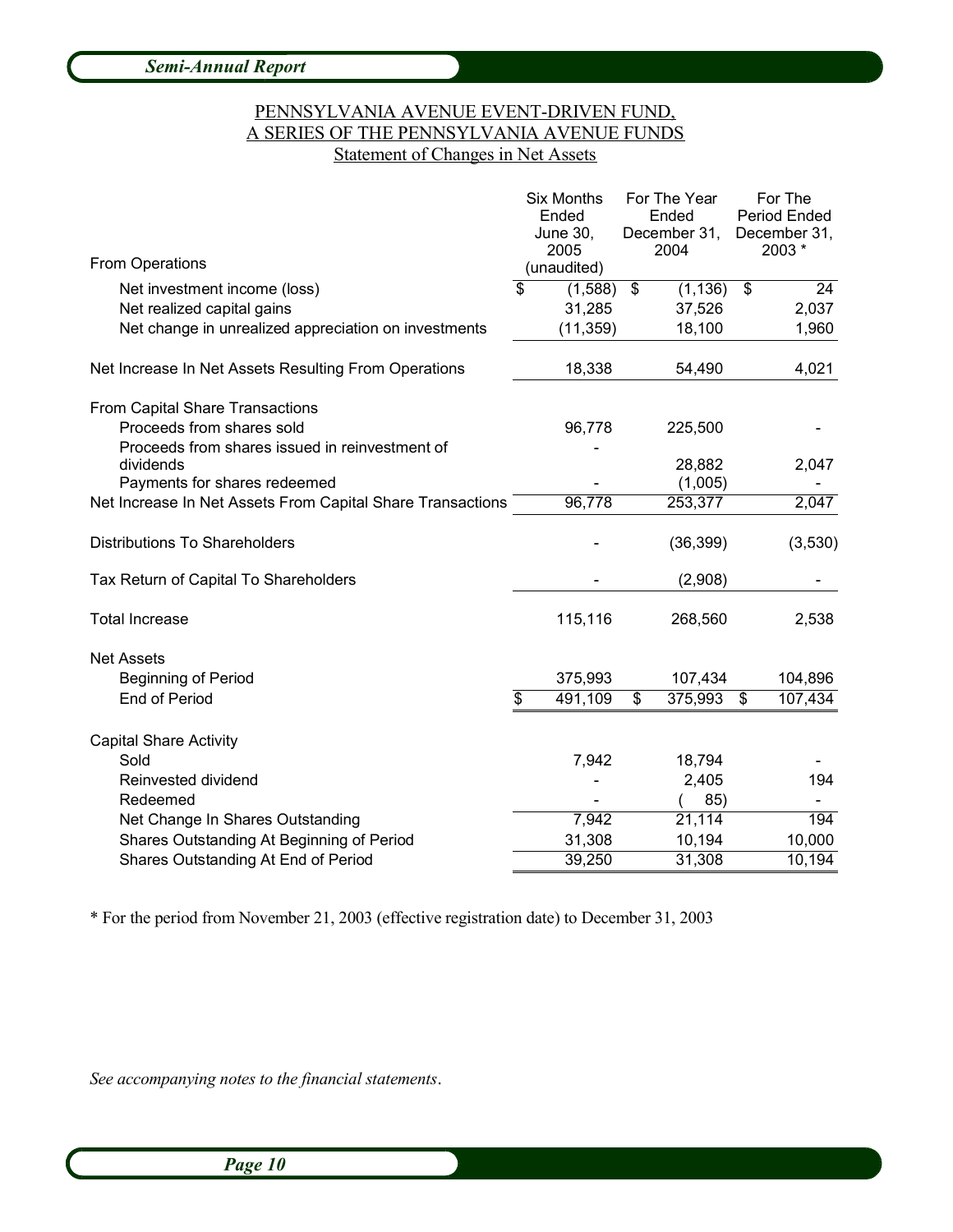### PENNSYLVANIA AVENUE EVENT-DRIVEN FUND, A SERIES OF THE PENNSYLVANIA AVENUE FUNDS Financial Highlights For a share of beneficial interest outstanding throughout the period

| <b>Per Share Data</b>                              |              | <b>Six Months</b><br>Ended<br>June 30, 2005<br>(unaudited) | Year Ended<br>December 31,<br>2004 | Period Ended<br>December 31,<br>2003 * |
|----------------------------------------------------|--------------|------------------------------------------------------------|------------------------------------|----------------------------------------|
| Net Asset Value At Beginning of Period             | \$           | 12.01                                                      | \$<br>10.54                        | \$<br>10.49                            |
| Income from Investment Operations                  |              |                                                            |                                    |                                        |
| Net Investment Income                              |              | (0.05)                                                     | (0.04)                             |                                        |
| Net realized and Unrealized Gains on Investments   |              | 0.55                                                       | 2.87                               | 0.40                                   |
| <b>Total Income From Investment Operations</b>     |              | 0.50                                                       | 2.83                               | 0.40                                   |
| <b>Less Distributions</b>                          |              |                                                            | (1.26)                             | (0.35)                                 |
| Tax return of capital                              |              |                                                            | (0.10)                             |                                        |
| Total Net Asset Value At End of Period             | \$           | 12.51                                                      | \$<br>12.01                        | \$<br>10.54                            |
| Total Return (not annualized)                      |              | 4.20%                                                      | 26.85%                             | 3.84%                                  |
| Ratios and Supplemental Data:                      |              |                                                            |                                    |                                        |
| Net assets at end of Period                        | $\mathbb{S}$ | 491,109                                                    | \$<br>375,993                      | \$<br>107,434                          |
| Expense ratio, after reimbursement (annualized)    |              | 1.50%                                                      | 1.50%                              | 1.50%                                  |
| Expense ratio, before reimbursement (annualized)   |              | 7.85%                                                      | 9.08%                              | 7.55%                                  |
| Ratio of net investment income (loss) to average   |              |                                                            |                                    |                                        |
| net assets<br>Portfolio turnover rate (annualized) |              | (0.37%)<br>135%                                            | $(0.55\%)$<br>177.06%              | 0.21%<br>31.51%                        |
|                                                    |              |                                                            |                                    |                                        |

\* For the period from November 21, 2003 (effective registration date) to December 31, 2003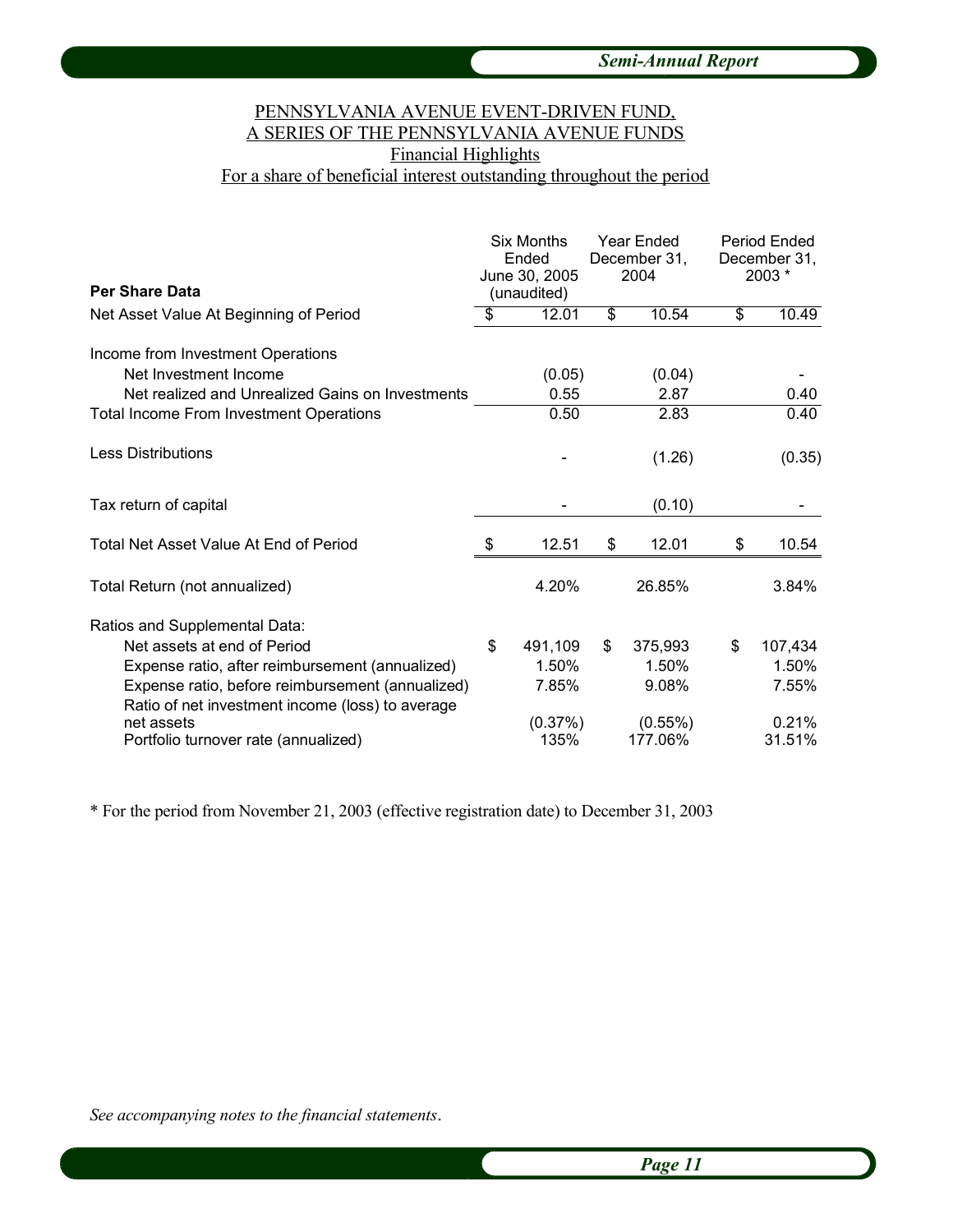*Semi-Annual Report* 

# PENNSYLVANIA AVENUE EVENT-DRIVEN FUND, A SERIES OF THE PENNSYLVANIA AVENUE FUNDS Notes to Financial Statements June 30, 2005 (unaudited)

### 1. ORGANIZATION AND SIGNIFICANT ACCOUNTING POLICIES

*Organization:* Pennsylvania Avenue Event-Driven Fund, a Series of The Pennsylvania Avenue Funds (the "Fund") is a non-diversified regulated investment company and was organized as a Delaware business trust on September 19, 2002. The Pennsylvania Avenue Funds ("The Trust") is permitted to offer separate portfolios and different classes of shares. The Trust currently offers two classes of shares. The Trust is authorized to issue an unlimited number of shares of beneficial interest. The Fund's investment objective is to seek capital growth by engaging in investment strategies related to corporate events, such as mergers, reorganizations, bankruptcies or proxy fights. It intends to invest in securities of companies of any size and uses derivatives both as a substitute for investing in underlying securities, as well as for hedging purposes. The investment strategies employed by the Fund contain a higher degree of risk than a balanced investment program and this may not be appropriate for investors who are risk averse. From inception through June 30, 2005, only Investor Class Shares have been offered. No transactions in Adviser Class Shares have occurred, and no assets or liabilities are allocable to Adviser Class Shares.

*Security Valuations:* Equity securities are valued by using market quotations, but may be valued on the basis of prices furnished by a pricing service when the Adviser believes such prices accurately reflect the fair market value of such securities. Securities that are traded on any stock exchange or on the NASDAQ over the counter market are generally valued by the pricing service at its last bid price except for short positions, for which the last quoted price is used. When market quotations are not readily available, when the Adviser determines that the market quotation or the price provided by the service does not accurately reflect the current market value, or when restricted or illiquid securities are being valued, such securities are valued as determined in good faith by the Board of Trustees. The Board has adopted guidelines for the good faith pricing, and has delegated the Adviser the responsibility for determining fair value prices, subject to review by the Board of Trustees.

Fixed income securities generally are valued by using market quotations, but may be valued on the basis of prices furnished by a pricing service when the Adviser believes such prices accurately reflect the fair market value of such securities. A pricing service utilized electronic data processing techniques based on yield spreads relating to securities with similar characteristics to determine prices for normal institutional-size trading units of debt securities without regard to sale or bid prices. If the Adviser decides that a price provided by the pricing service does not accurately reflect the fair market value of the securities, when the prices are not readily available from a pricing service, or when restricted or illiquid securities are being valued, securities are valued at fair value as determined in good faith by the Adviser, subject to review of the Board of Trustees. Short-term investments in fixed income securities with maturities of less than 60 days when acquired, or which subsequently are within 60 days of maturity, are valued by using the amortized cost method of valuation, which the Board has determined will represent fair value.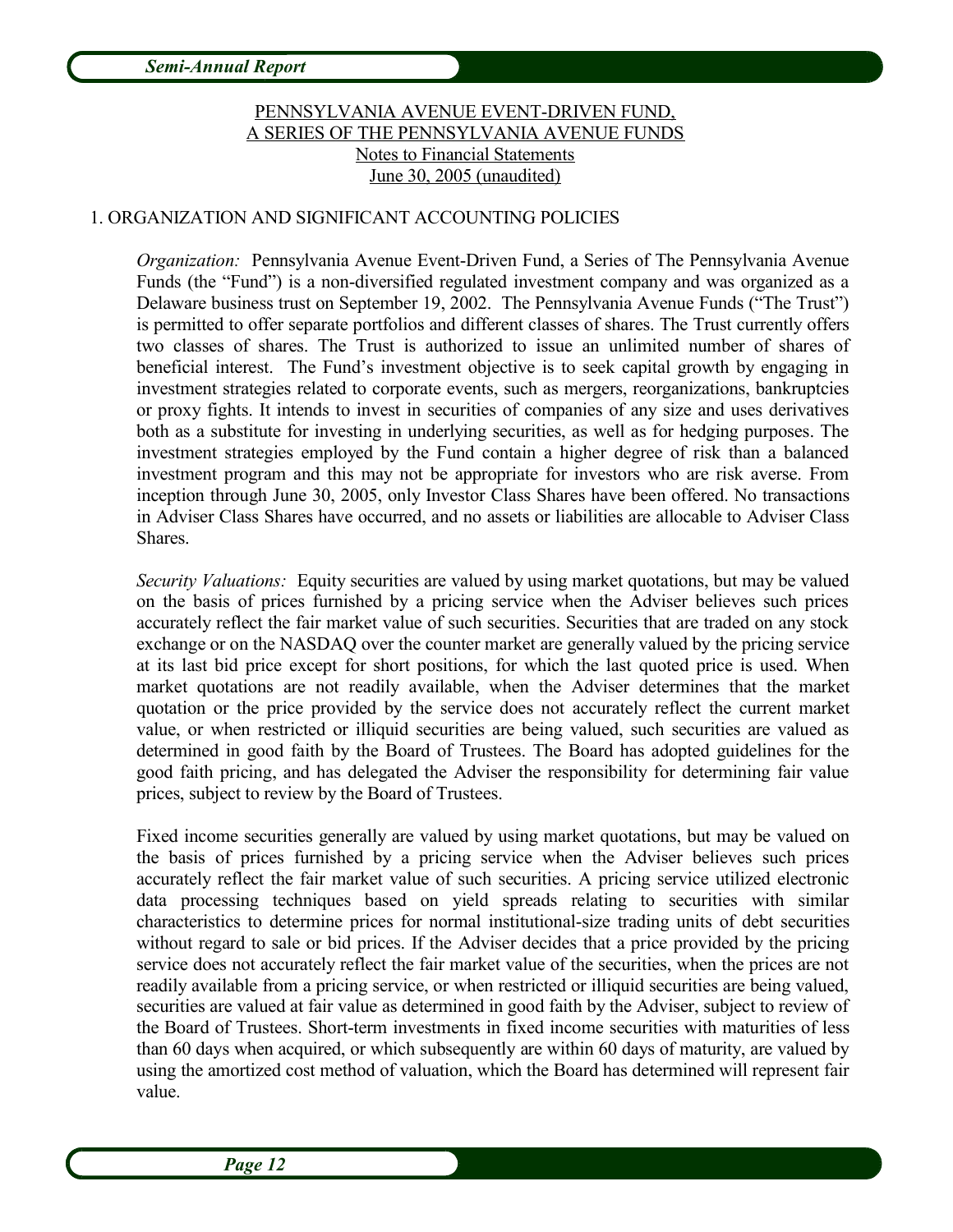### PENNSYLVANIA AVENUE EVENT-DRIVEN FUND, A SERIES OF THE PENNSYLVANIA AVENUE FUNDS Notes to Financial Statements (continued) June 30, 2005 (unaudited)

#### 1. ORGANIZATION AND SIGNIFICANT ACCOUNTING POLICIES (continued)

*Short Sales:* The Fund may sell a security it does not own in anticipation of a decline in fair value of that security. When the Fund sells a security short, it must borrow the security sold short and deliver it to the broker-dealer through which it made the short sale. A gain, limited to the price at which the Fund sold the security short, or loss, unlimited in size, will be recognized upon the termination of a short sale.

*Federal Income Taxes:* The Fund's policy is to comply with the requirements of the Internal Revenue Code that are applicable to regulated investment companies and to distribute all its taxable income to its shareholders. Therefore, no federal income tax provision is required.

*Distributions to Shareholders:* The Fund also intends to distribute in the future substantially all of its net realized capital gains and net investment income, if any, at year-end.

*Other:* The Fund follows industry practice and records security transactions on the trade date. The specific identification method is used for determining gains or losses for financial statements and income tax purposes. Dividend income is recorded on the ex-dividend date and interest income is recorded on an accrual basis.

*Use of Estimates:* The preparation of financial statements in conformity with generally accepted accounting principals requires management to make estimates and assumptions that affect the reported amounts of assets and liabilities and disclosure of contingent assets and liabilities at the date of the financial statements and the reported amounts of revenues and expenses during the year. Actual results could differ from these estimates.

#### 2. INVESTMENT ADVISORY AND TRANSFER AGENT AGREEMENT

The Fund has an agreement with Pennsylvania Avenue Advisers LLC ("the Advisor"), with whom certain officers and trustees of the Fund are affiliated, to furnish investment advisory services to the Fund. The Advisor will also serve as transfer agent to the Fund. Under the terms of the advisory agreement, the Fund will pay the Advisor a monthly fee based on the Fund's average daily net assets at the annual rate of 1.00% of the Fund's first \$10,000,000 of net assets and 0.90% of the net assets exceeding \$10,000,000. A total fee of \$2,159 accrued to the Advisor during the six months through June 30, 2005. The Advisor waived its fee for the period ended June 30,2005.

Under the terms of the agreement if the aggregate expenses of the Fund are equal to or greater than 1.50% and 1.75% of the Fund's net assets for the Investor Class and the Adviser Class, respectively, the Adviser will reimburse the Fund for these expenses. In addition to waving its fee of \$2,159, the Advisor reimbursed the Fund and paid expenses on behalf of the Fund totaling \$11,416, for a total reimbursement of \$13,575.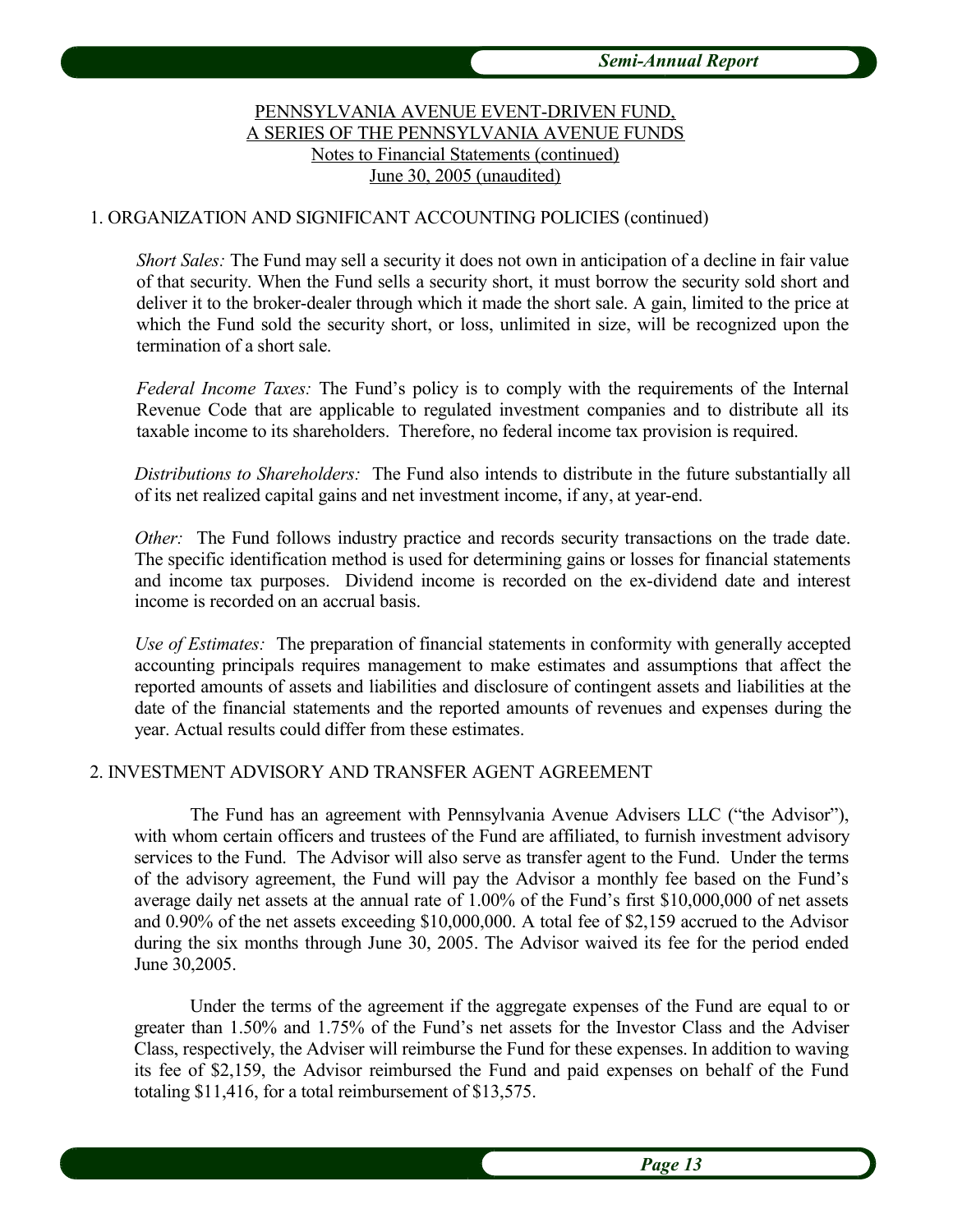# PENNSYLVANIA AVENUE EVENT-DRIVEN FUND, A SERIES OF THE PENNSYLVANIA AVENUE FUNDS Notes to Financial Statements (continued) June 30, 2005 (unaudited)

#### 2. INVESTMENT ADVISORY AND TRANSFER AGENT AGREEMENT (continued)

The Advisor also receives compensation of a monthly fee based on the Fund's average daily net assets at the annual rate of 0.10% of the Fund's assets exceeding \$5,000,000 for its services as transfer agent for the Fund. No payments were made or accrued under the transfer agent agreement. The Advisor does not receive compensation for its services as the Fund's administrator.

The Fund has adopted a Plan of Distribution pursuant to Rule 12b-1. Under the Investor Class Plan, up to 0.25% of average daily net assets attributable to Investor Class Shares can be used to pay for distribution expenses. Under this plan, \$174 were paid or accrued during the period. No expenses related to the Adviser Class plan of distribution, which permits the use of up to 0.50% of average daily net assets attributable to Adviser Class Shares, accrued during the year as no assets were allocated to that class.

#### 3. INVESTMENTS

For the six month period ended June 30, 2005, purchases and sales, including proceeds from mergers and tender offers, of investment securities other than short-term investments aggregated \$436,898 and \$288,840, respectively. On June 30, 2005, the gross unrealized appreciation of all securities totaled \$34,623, and the gross unrealized depreciation of all securities totaled \$16,504, for a net unrealized appreciation of \$18,119. The aggregate cost of securities for federal income tax purposes at June 30, 2005 was \$528,524, including short-term investments.

#### 4. FEDERAL INCOME TAXES

Income and long-term capital gain distributions are determined in accordance with Federal income tax regulations, which may differ from accounting principles generally accepted in the United States.

As of June 30, 2005, the components of distributable earnings on a tax basis were as follows:

| Undistributed ordinary income        | \$24,302 |
|--------------------------------------|----------|
| Undistributed long-term capital gain | \$5,395  |
| Unrealized appreciation              | \$12,119 |

The tax character of distributions paid during the year ended December 31, 2004 and for the period from November 21, 2003 (effective registration date) to December 31, 2003:

|                        | 2004     | 2003                     |
|------------------------|----------|--------------------------|
| Ordinary income        | \$36,399 | \$3,530                  |
| Long-term capital gain |          |                          |
| Tax return of capital  | 2,909    | $\overline{\phantom{0}}$ |

In 2004, the Fund included in dividend income for federal income tax purposes and for book purposes a deferred cash payment resulting from a merger of one the portfolio holdings in the amount of \$6,000.

|--|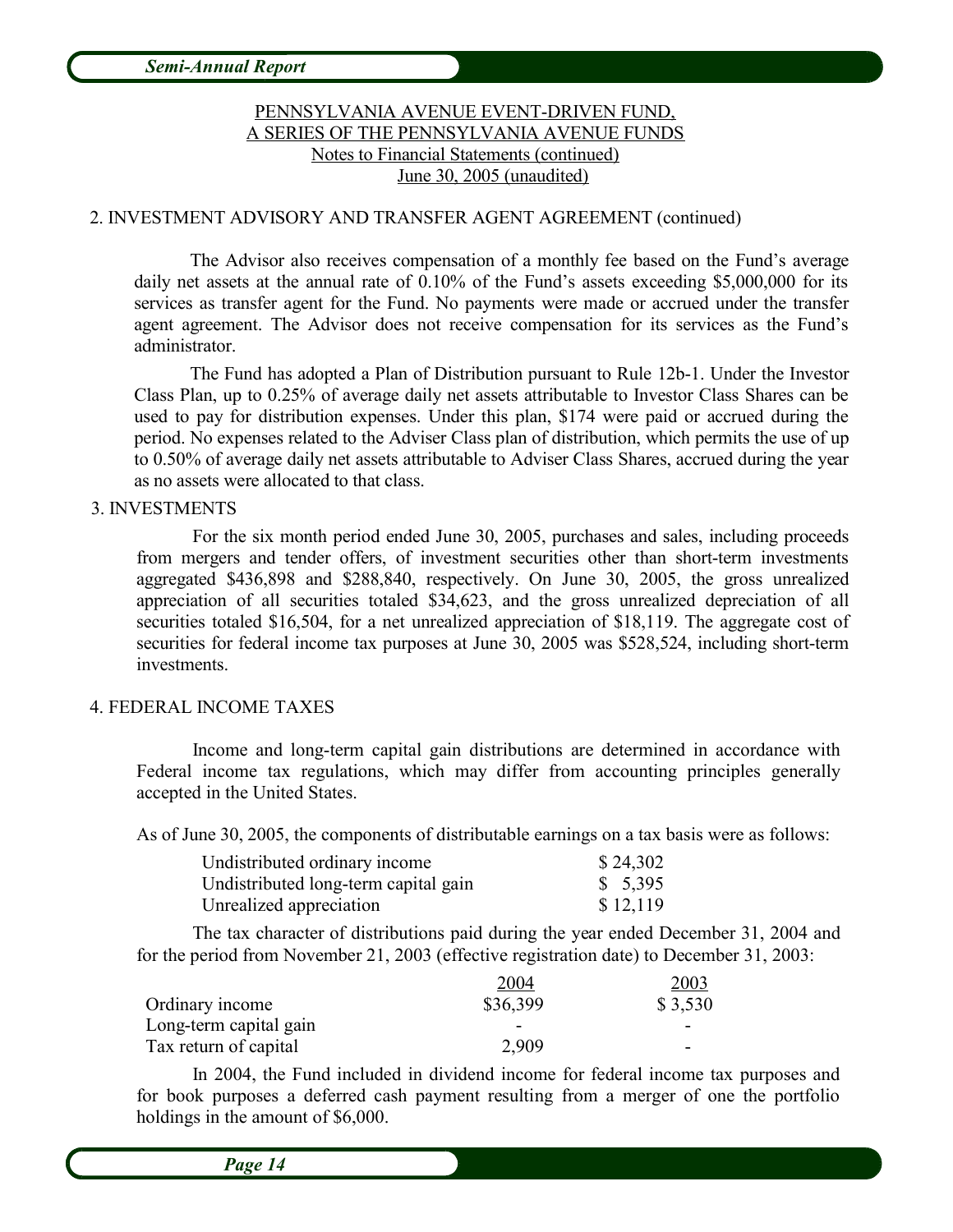### PENNSYLVANIA AVENUE EVENT-DRIVEN FUND, A SERIES OF THE PENNSYLVANIA AVENUE FUNDS EXPENSE EXAMPLE

We believe that it is important for you to understand the impact of costs on your investment. As a shareholder of the Fund, you incur two types of costs: (1) transaction costs, including sales charges (loads) on purchase payments, reinvested dividends, or other distributions; redemption fees; and exchange fees; and (2) ongoing costs, including management fees; distribution (12b-1) fees; and other Fund expenses. This Example is intended to help you understand your ongoing costs (in dollars) of investing in the Fund and to compare these costs with the ongoing costs of investing in other mutual funds.

The Example is based on an investment of \$1,000 invested at the beginning of the period and held for the entire period from January 1, 2005 to June 30, 2005.

The table on the next page illustrates the Fund's costs in two ways:

#### *Actual Expenses*

The first line of the table below provides information about actual account values and actual expenses. You may use the information in this line, together with the amount you invested, to estimate the expenses that you paid over the period. Simply divide your account value by \$1,000 (for example, an \$8,600 account value divided by  $$1,000 = 8.6$ ), then multiply the result by the number in the first line under the heading entitled "Expenses Paid During Period" to estimate the expenses you paid on your account during this period. If you invest directly in the Fund through an IRA account, the Fund's IRA custodian charges an annual fee of \$45. This fee is not reflected in the table below. Therefore, your expenses would increase by this amount, and your ending account value would decrease by the same amount. You should check with your tax adviser if you can deduct this fee from your taxable income.

#### *Hypothetical Example for Comparison Purposes*

The second line of the table below provides information about hypothetical account values and hypothetical expenses based on the Fund's actual expense ratio and an assumed rate of return of 5% per year before expenses, which is not the Fund's actual return. The hypothetical account values and expenses may not be used to estimate the actual ending account balance or expenses you paid for the period. You may use this information to compare the ongoing costs of investing in the Fund and other funds. To do so, compare this 5% hypothetical example with the 5% hypothetical examples that appear in the shareholder reports of the other funds. If you invest directly in the Fund through an IRA account, the Fund's IRA custodian charges an annual fee of \$45. This fee is not reflected in the table below. The effect of this additional fee would increase your expenses by this amount, and your ending account value would decrease by the same amount.

Please note that the expenses shown in the table are meant to highlight your ongoing costs only and do not reflect any transactional costs, such as sales charges (loads), redemption fees, or exchange fees. Therefore, the second line of the table is useful in comparing ongoing costs only, and will not help you determine the relative total costs of owning different funds. In addition, if these transactional costs were included, your costs would have been higher.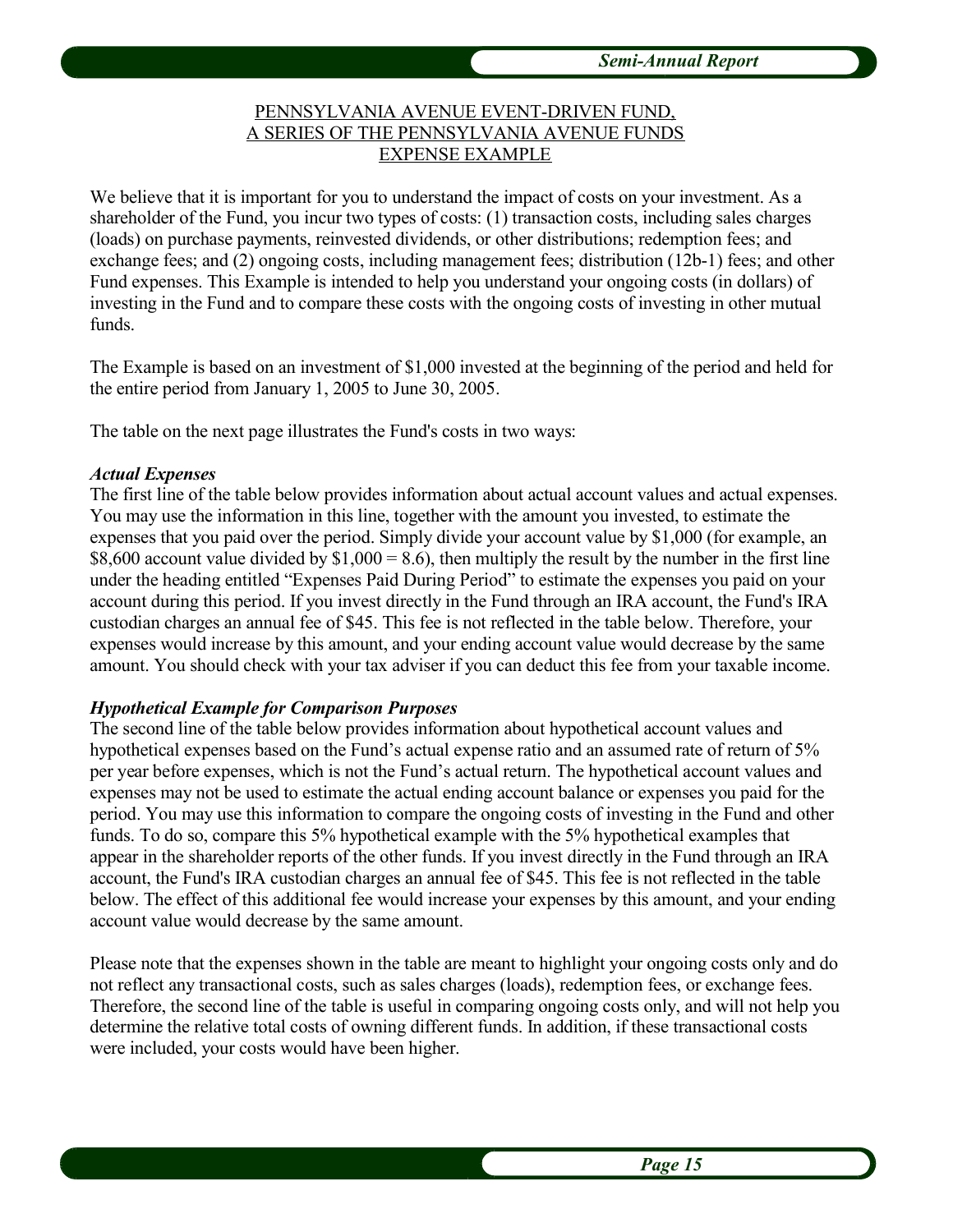### PENNSYLVANIA AVENUE EVENT-DRIVEN FUND, A SERIES OF THE PENNSYLVANIA AVENUE FUNDS EXPENSE EXAMPLE (Continued)

# *Pennsylvania Avenue Event-Driven Fund, Investor Class Shares*

|                                             | <b>Beginning Account Value Ending Account Value</b> |                      | <b>Expenses Paid During</b><br>Period *<br>January 1, 2005 to |
|---------------------------------------------|-----------------------------------------------------|----------------------|---------------------------------------------------------------|
|                                             | <b>January 1, 2005</b>                              | <b>June 30, 2005</b> | June 30, 2005                                                 |
| Actual                                      | \$1,000.00                                          | \$1,041.63           | \$7.59                                                        |
| Hypothetical (5% return before<br>expenses) | \$1,000.00                                          | \$1,017.26           | \$7.50                                                        |

\* Expenses are equal to the Fund's Investor Class annualized expense ratio of 1.50% (after expense reimbursement), multiplied by the average account value over the period, multiplied by 181/365 (to reflect the one-half year period).

#### *Pennsylvania Avenue Event-Driven Fund, Adviser Class Shares*

|                                             | <b>Beginning Account Value Ending Account Value</b><br><b>January 1, 2005</b> | <b>June 30, 2005</b> | <b>Expenses Paid During</b><br>Period *<br>January 1, 2005 to<br><b>June 30, 2005</b> |
|---------------------------------------------|-------------------------------------------------------------------------------|----------------------|---------------------------------------------------------------------------------------|
| Actual                                      | \$1,000.00                                                                    | \$1,039.13           | \$8.85                                                                                |
| Hypothetical (5% return before<br>expenses) | \$1,000.00                                                                    | \$1,016.03           | \$8.75                                                                                |

\* Expenses are equal to the Fund's annualized Adviser Class expense ratio of 1.75% (after expense reimbursement), multiplied by the average account value over the period, multiplied by 181/365 (to reflect the one-half year period).

 $\mathcal{L}_\text{max}$  , and the set of the set of the set of the set of the set of the set of the set of the set of the set of the set of the set of the set of the set of the set of the set of the set of the set of the set of the

### *Availability of Quarterly Filings of Portfolio Holdings*

The Fund files its complete schedule of portfolio holdings with the Commission for the first and third quarters of each fiscal year on Form N-Q. The Fund's Forms N-Q are available on the Commission's website at http://www.sec.gov. The Fund's Forms N-Q may be reviewed and copied at the Commission's Public Reference Room in Washington, DC, and that information on the operation of the Public Reference Room may be obtained by calling 1-800-SEC-0330.

### *Availability of Proxy Voting Policies and Procedures*

A description of the policies and procedures that the Fund uses to determine how to vote proxies relating to portfolio securities is available (i) without charge, upon request, by calling toll-free 1 (888) 642-6393; (ii) on the Fund's website at http://www.PennAveFunds.com; and (iii) on the Commission's website at http://www.sec.gov.

### *Availability of Proxy Voting Record*

Information regarding how the Fund voted proxies relating to portfolio securities during the most recent 12-month period ended June 30 is available (i) without charge, upon request, by calling toll-free 1 (888) 642-6393; or on or through the Fund's website at http://www.PennAveFunds.com; and (ii) on the Commission's website at http://www.sec.gov.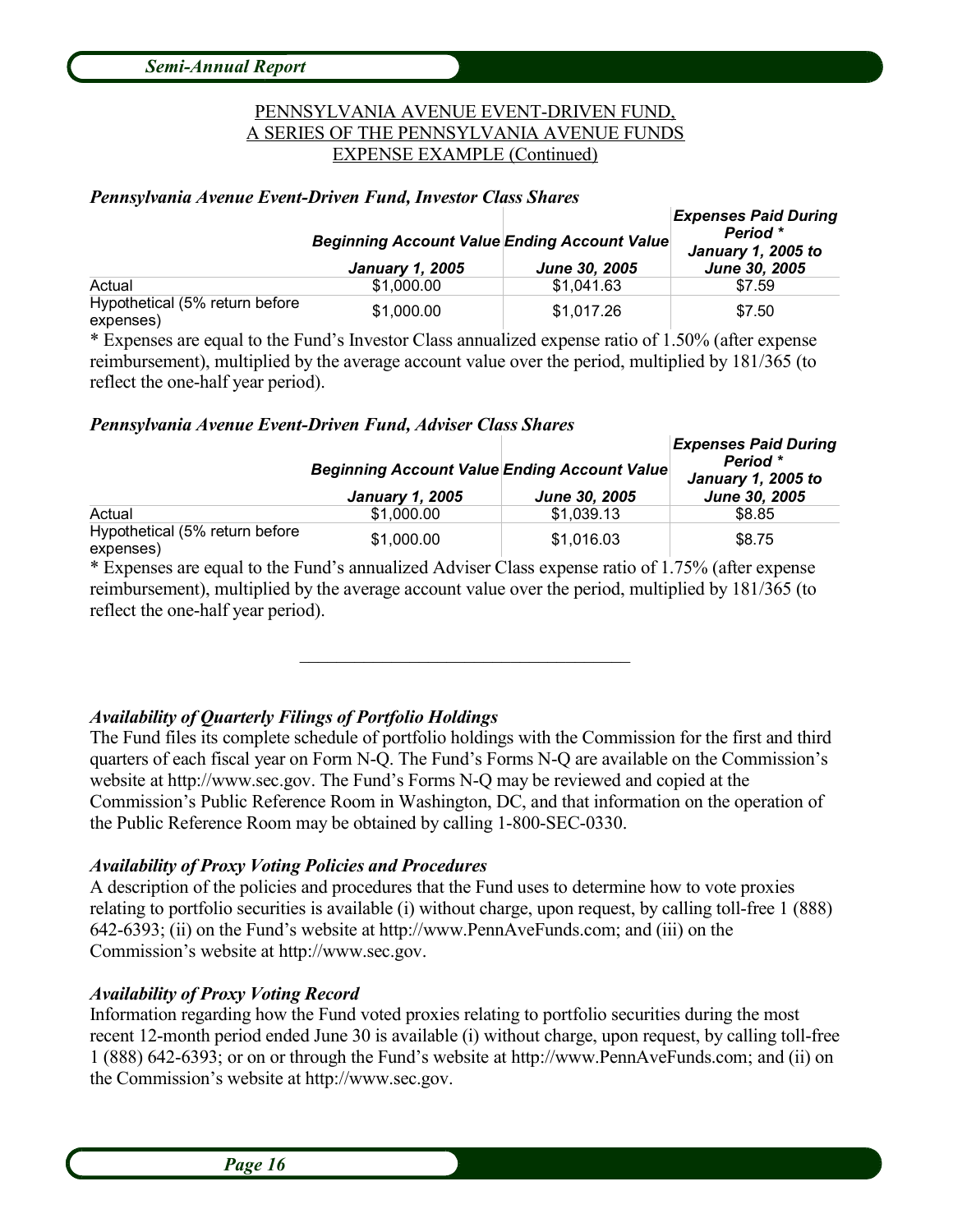#### PENNSYLVANIA AVENUE EVENT-DRIVEN FUND, A SERIES OF THE PENNSYLVANIA FUNDS Board of Trustees and Officers (Unaudited)

The business and affairs of the Fund are managed under the direction of the Fund's Board of Trustees. Information pertaining to the Trustees of the Fund is set forth below. The SAI includes additional information about the Fund's Trustees, and is available without charge, by calling 1-888- 642-6393. Each Trustee may be contacted by writing to the trustee c/o Pennsylvania Avenue Funds, P.O. Box 9543, Washington, DC 20016.

In light of the low asset base of the Fund, the Trustees decided to forego their compensation for board meeting attended until such time that the Board decides to re-enact this arrangement. As a result, no payments were made to Trustees in the period through June 30, 2005.

| Name and Address                                                                            | Position  | Since | <b>Principal Occupation During The Past Five</b><br>Years                                                                                                           | Other<br><b>Directorships</b><br>Held By Trustee |
|---------------------------------------------------------------------------------------------|-----------|-------|---------------------------------------------------------------------------------------------------------------------------------------------------------------------|--------------------------------------------------|
| Thomas Kirchner, CFA*<br>4201 Massachusetts<br>Avenue NW<br>Washington, DC 20016<br>Age: 36 | President | 2002  | Financial Engineer, Fannie Mae (1999 -<br>2004); Bond Trader and Financial Engineer,<br>Banque Nationale de Paris S.A.(1996-1999).                                  | <b>INverso Corp.</b><br>FalconTarget Inc.        |
| Richard Holly<br>3601 Connecticut<br>Avenue NW<br>Washington, DC 20008<br>Age: 39           | Trustee   | 2003  | Senior Financial Analyst, Lafarge North<br>America (since 2003); Consultant,<br>Accountemps (2002 - 2003); Senior Financial<br>Analyst, Engelhard-Clal (1998-2002). | None                                             |
| Gale Witoonchatree<br>4977 Battery Lane<br>Bethesda, MD 20814<br>Age: 32                    | Trustee   | 2002  | Associate, KPMG LLP (2004-present);<br>Financial Engineer, Fannie Mae (2000-2004);<br>GSUSE LLC, Analyst (1998-2000);                                               | None                                             |

\*Thomas Kirchner, as an affiliated person of Pennsylvania Avenue Advisers LLC, the Fund's investment adviser, is an "interested person" of the Trust within the meaning of Section 2(a)(19) of the 1940 Act.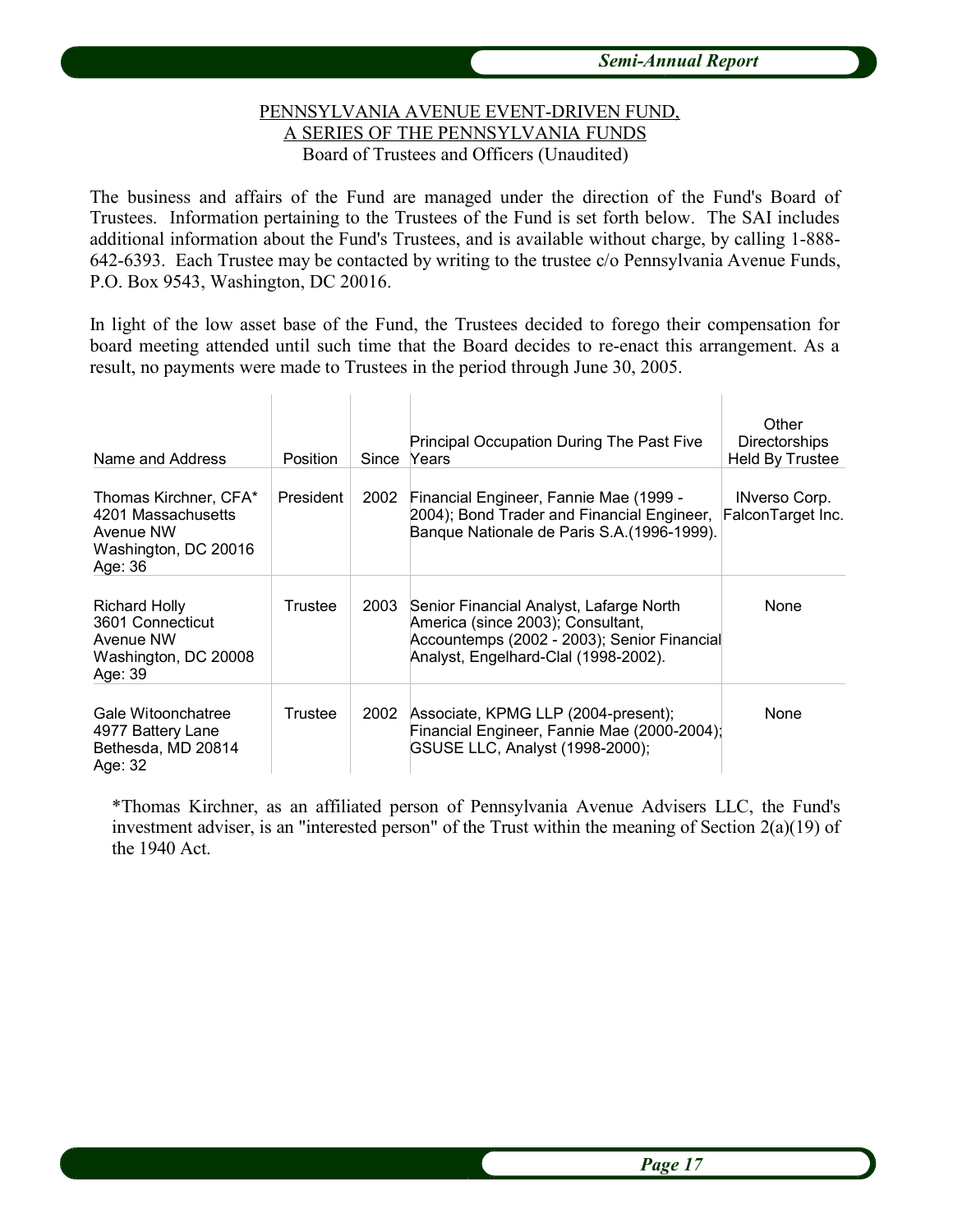*Page intentionally left blank*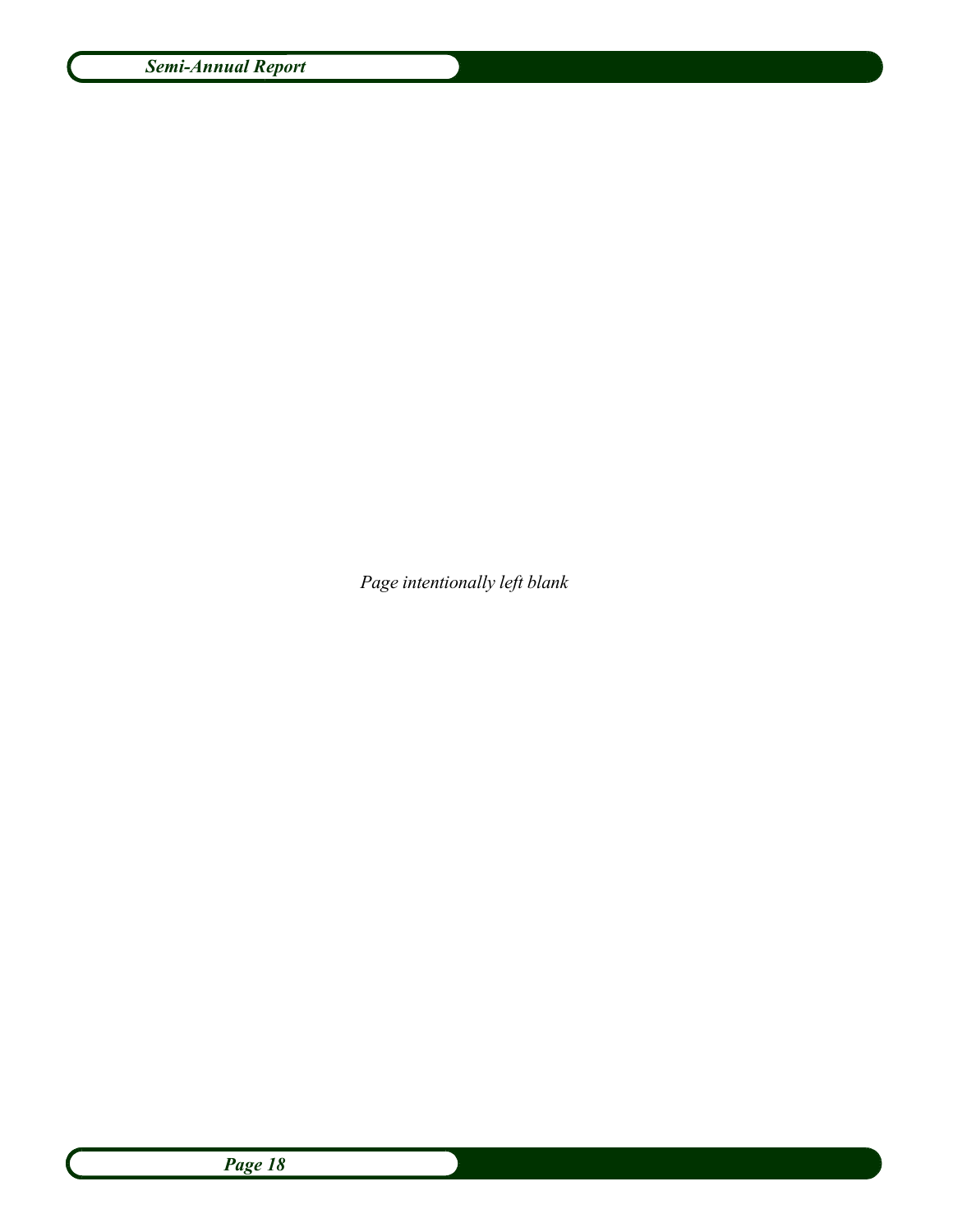*Page intentionally left blank*